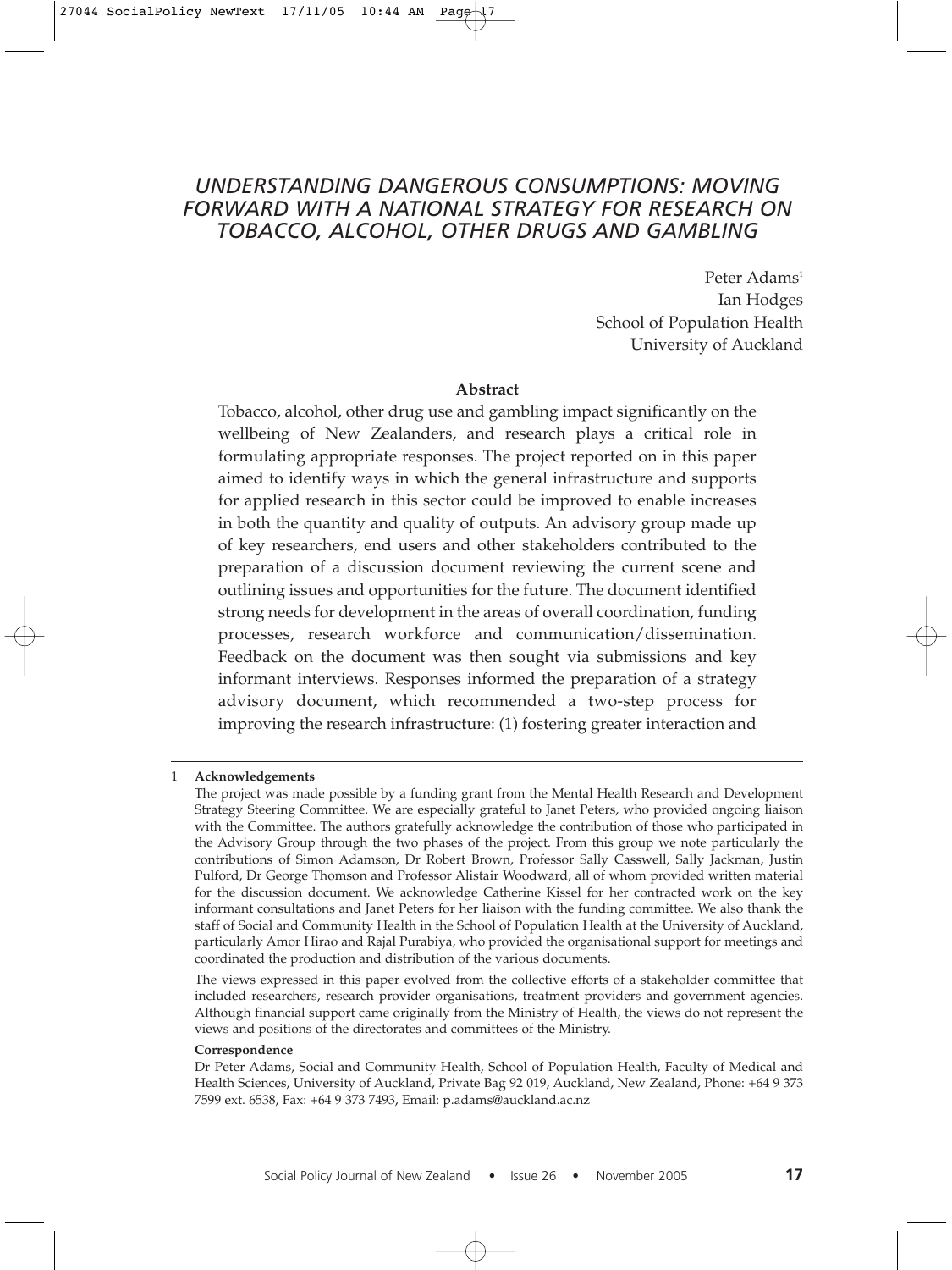integration across the sector by bringing together researchers and other stakeholders from each of the four sub-sectors to explore the viability of developing a common identity and collective purpose; (2) building on the relationships formed in the first step, including implementing of a range of infrastructure development projects targeting funding mechanisms, research workforce development and communication/dissemination. The document also signals the eventual need to form a national coordinating committee to provide ongoing support for infrastructural development, to advance sub-sector strategies and to advise and liaise with government agencies on sector development.

### INTRODUCTION

Aotearoa New Zealand has significant health and social problems arising out of, and linked to, the widespread availability and use of tobacco, alcohol, other drugs and gambling. In a World Health Organisation (WHO)-sponsored project that aimed to identify the main contributors to the global burden of disease, of the 10 selected risk factors examined in developed countries, tobacco was identified as the highest risk factor, followed by high blood pressure, alcohol and, further down at eighth, illicit drug use (World Health Organisation 2002). The New Zealand Health Strategy (Ministry of Health 2000) clearly identifies minimising "harm caused by alcohol, illicit and other drug use to both individuals and the community" as one of its 13 key objectives, with another seven of these objectives having a strong relationship with alcohol and other drug use. Achieving a better understanding of the complex origins of these problems, and identifying and evaluating interventions to counter them that are appropriate to New Zealand conditions, requires a robust infrastructure for planning, undertaking and disseminating relevant, good-quality research in these areas.

#### Tobacco Consumption

In New Zealand, as in many other countries, a prime impetus for undertaking harmreduction research on tobacco (otherwise known as tobacco control research) is the scale of the human costs attributable to cigarette smoking. About one in four New Zealanders regularly smoke tobacco, and tobacco is the nation's leading cause of preventable death (Ministry of Health 1999). Every year in New Zealand smoking results in an estimated 4,700 premature deaths (Ministry of Health 2002) and an estimated 347 deaths from exposure to second-hand tobacco smoke (Woodward and Laugesen 2001). The annual cost of smoking to New Zealand society was estimated in 1997 as \$22.5 billion (Easton 1997). The scale of death and disability attributable to tobacco has major implications for the quality of life for families and communities forced to deal with its consequences. A major concern is that despite large investments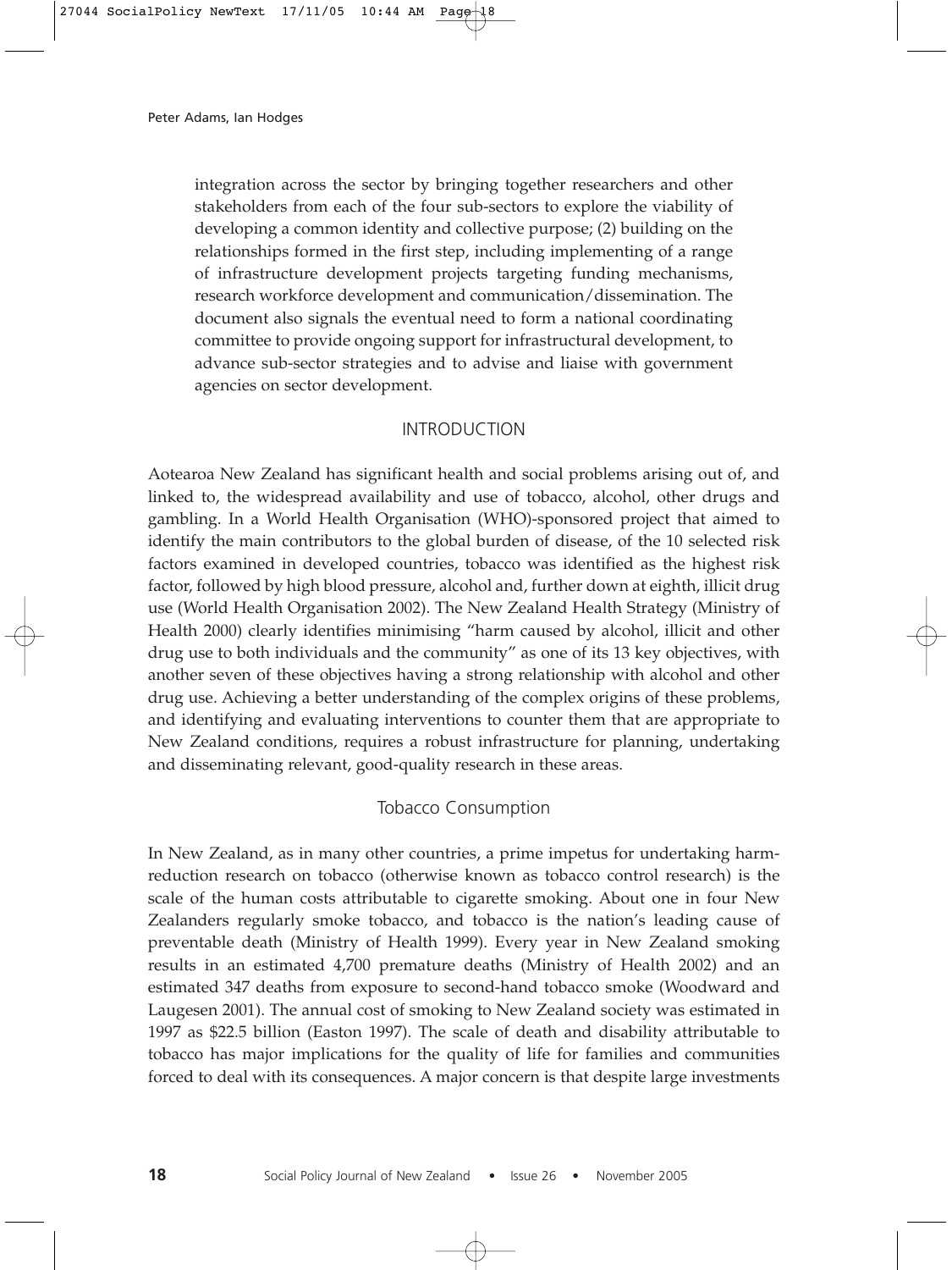in change, rates of Mäori smoking have remained twice those of non-Mäori rates, with a worrying increase in younger smoking (Laugesen and Scragg 1999).

# Alcohol Consumption

Although fewer deaths are directly attributable to alcohol, it has broader impacts in terms of the mental, family and social wellbeing of the population. Approximately 90% of adult New Zealanders drink alcohol, and about one in five are likely to experience an alcohol use disorder at some time in their life. While heavier drinking by men has been a long-standing feature of New Zealand society, there are also indications that women's rates of alcohol consumption are rising. The average annual volume consumed by a woman has increased markedly from 5.4 litres in 1995 to 7.3 litres by the year 2000, an increase from seven to nine glasses per week (Habgood et al. 2001).

Alcohol is an acknowledged risk factor for some types of cancer, stroke and heart disease, and its use contributes significantly to death and injury on the roads (Ministry of Health 2001). International research on hospital admissions in developed countries indicates that 15–30% of male general hospital admissions and 8–15% of women admissions are for problems associated with alcohol misuse (Umbricht-Schneiter et al. 1991). Heavy alcohol use correlates strongly with the frequency of violence, including violence in public places, male-to-male violence and violence towards women. For instance, when surveyed, 10% of men and 5% of women indicated they had been physically assaulted in the past year by someone who had been drinking (Wylie et al. 1996). Heavy drinking also interacts significantly with mental health disorders. In a national survey of populations in the United States, 37% of those with a current alcohol abuse disorder also had a mental health disorder at some stage in their life (Bourbon et al. 1992). Alcohol and other drugs have also been identified as main contributors to current high rates of youth suicide in New Zealand (Beautrais 2000). An estimate of the social costs associated with alcohol use in 1991 ranged from NZ\$1 billion to NZ\$4 billion (Devlin et al. 1997).

Finally, alcohol (together with other drug use and gambling) forms a strong but undoubtedly complex interrelationship with criminal behaviour. For example, a study of 1,287 prison inmates in New Zealand prisons identified 83.4% had a substance abuse or dependence diagnosis (Simpson et al. 1999).

# Illicit Drug Consumption

The illicit nature of most other drug use poses difficulties for research into the precise nature of consumption patterns and its contribution to health and wellbeing, and as a consequence local research is scant. As with alcohol, the heavy consumption of illicit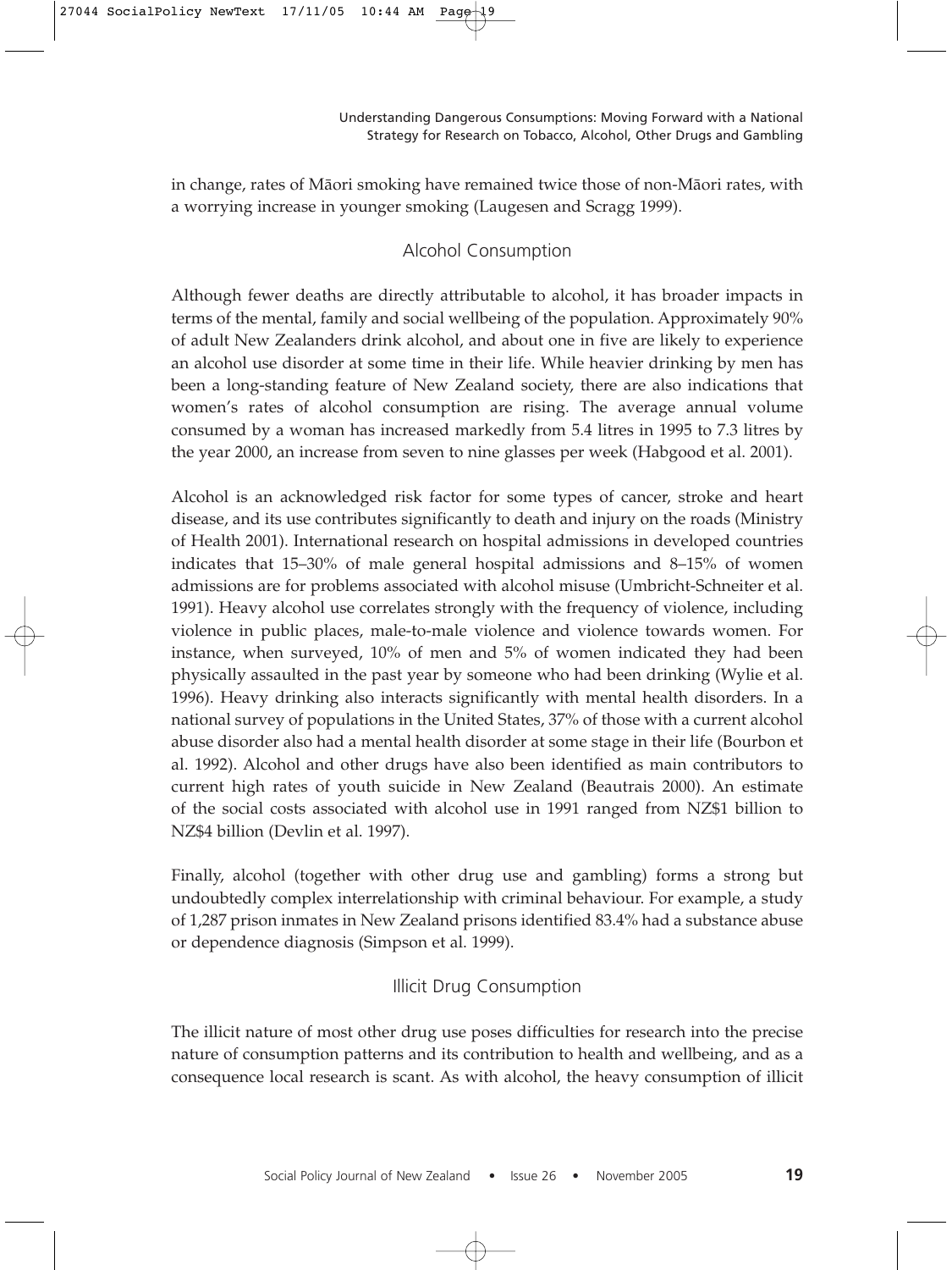drugs tends to be associated with a range of health and mental health issues, and is heavily associated with criminal offending (Adamson and Sellman 1998). A 1998 random survey of alcohol and drug treatment services indicated that, aside from alcohol, the main substances for which clients were in treatment were cannabis (27% of clients), followed by opioids (17%), benzodiazepines (5.5%) and a range of other substances (5.2%) (Adamson et al. 2000). With regard to cannabis use, those between the ages of 15 and 45 who acknowledged using cannabis over the last year increased from 18% in 1990 to 21% in 1998 (Field and Casswell 1999). International research has connected regular cannabis use to increased risk of respiratory disease, reductions in energy, drive and motivation, and some contributions to learning disabilities (Ministry of Health 1996).

With regard to opioid use, an estimated 13,000 to 26,600 New Zealanders experience opioid dependence, and this contributes to rates of infection, overdose and crime (Sellman et al. 1996), and an estimated \$11 million is spent annually on providing 2,500 people with access to methadone. The current rise in the use of stimulants, particularly amphetamines, is posing new challenges to social, treatment and law enforcement agencies. In a telephone survey, 5% of a sample of 15–45-year-olds had used stimulants (uppers, speed, amphetamine, methamphetamine) in the last year. About one in five of those using amphetamines used quantities in a single session that have been identified in previous research as being hazardous (Wilkins et al. 2004). In addition, the inappropriate use of prescription sedatives (particularly benzodiazepines) continues to contribute to drug dependency for the "accidental addict" and to supplement the illicit consumption of multi-drug users (Porritt and Russell 1994).

# Gambling Consumption

The impact of gambling on health and wellbeing has only recently registered, mainly as a result of the increasingly visible rises in overall consumption. Over 90% of the population gamble (Department of Internal Affairs 1996), and in 2003 total gambling turnover (including winnings) in New Zealand exceeded \$13 billion, with gambling expenditure (money lost²) rising from around \$0.1 billion in 1979 to \$1.9 billion by 2003 (Department of Internal Affairs 2003b). This translates to a rise in adult population per capita spend from about \$43 in 1979 to about \$500 in 2003. In New Zealand, as overseas, the expansion is associated with the increased availability of higher-intensity forms of gambling, most importantly the introduction of new "continuous" forms, particularly

<sup>2</sup> Figures here are reported as expenditure, meaning the amount spent minus winnings. Gross turnover (including winnings) is often used and tends to be five to 10 times the expenditure depending on the average rate of return.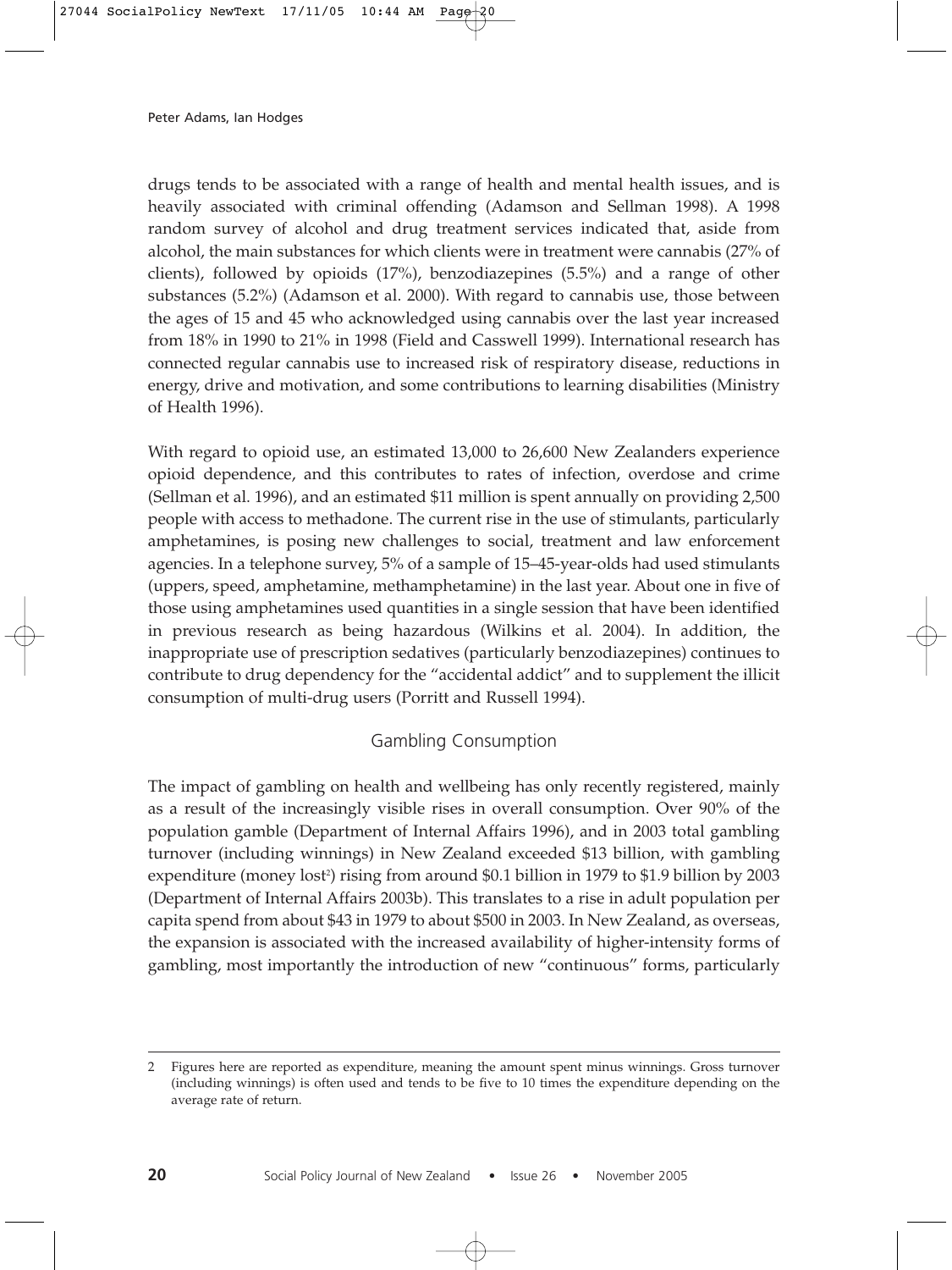the spread of electronic gambling machines (EGMs). Over half of current expenditure is now on EGMs (Department of Internal Affairs 2003b) and over 85% of the 6,410 people seeking help for the first time gamble primarily on EGMs (Problem Gambling Committee 2003).

This increase is having important effects on the economic and social ecology of New Zealand communities. Because the study of the impacts of gambling is relatively new, only limited information is available regarding New Zealand contexts. However, international research is pointing to strong links with poverty, mental health concerns, family disruption, crime and other determinants of health and wellbeing (Australian Productivity Commission 2000, Lesieur 2000). For example, recent analysis of the distribution of EGMs in the Auckland region found a strong relationship between low income areas and higher numbers of EGMs (Adams et al. 2004). Other studies indicate negative impacts in terms of economic development (Pinge 2000). High-quality research on the impacts of gambling is urgently required because the scope of change is large, and little detailed knowledge is available for planning appropriate interventions (Adams 2000).

# New Zealand Research into Dangerous Consumptions

Pockets of research in New Zealand have already demonstrated the potential for research in this sector to inform and stimulate advances in intervention and policy. For example, research by the Alcohol and Public Health Research Unit<sup>3</sup> (Casswell 2000, Dehar et al. 1991, Moewaka-Barnes et al. 1996) on community development approaches to alcohol issues has informed and supported a wide range of community initiatives throughout the country. Similarly, the WHO collaboration with the University of Auckland on brief interventions for risky drinking (Adams et al. 1997, McCormick et al. 1999, Paton-Simpson et al. 2000) has spun off into a range of projects aimed at training health professionals. Research on the management of opioid dependency provided by the National Centre for Treatment and Development<sup>4</sup> (Adamson and Sellman 1998, Sellman et al. 1996) has informed the development of methadone treatment programmes.

In terms of policy development, the Department of Health (during 1985–1990) and the Public Health Commission (during 1993–1995) generated a considerable level of policy research on tobacco (Ministry of Health 2002, Public Health Commission 1994). Also with regard to policy, longitudinal research in Christchurch at the University of Otago

<sup>3</sup> Now shifted to Massey University as Social Health Outcome Research and Evaluation (SHORE).

<sup>4</sup> Recently renamed the National Addiction Centre (NAC).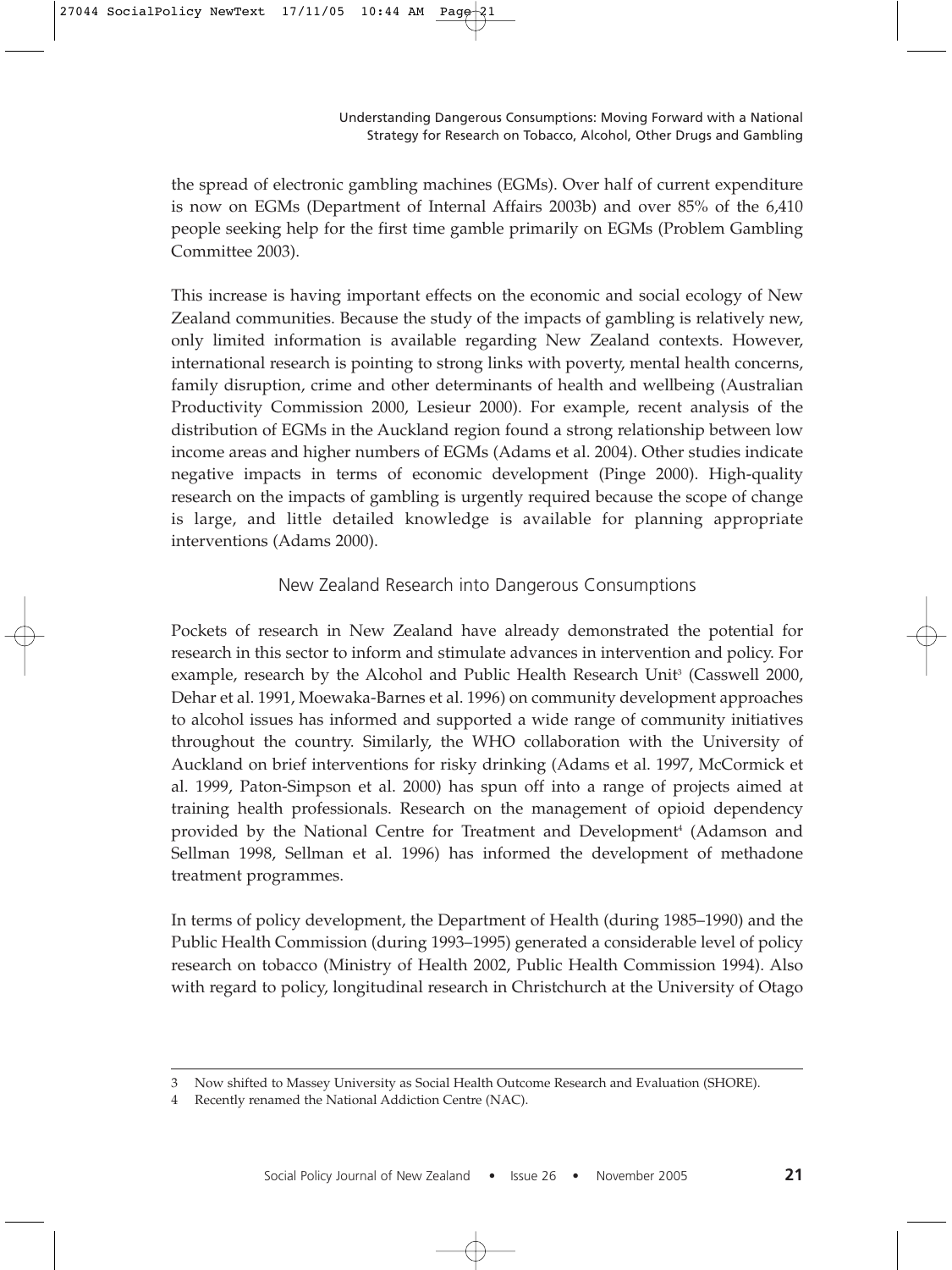(Fergusson and Horwood 1997, 2000, Fergusson et al. 2000) has informed approaches to young people and cannabis use. A range of other examples could be listed, but the same observation can be made; namely, that high-quality research has and will continue to generate innovations in intervention and policy.

Despite the importance of this research to the health and wellbeing of New Zealanders, and despite the positive contribution research has made to interventions and policy, very little concerted attention has been given to examining how well this research effort is organised or ways it could be improved. Concerns have been raised that in a small and relatively isolated country like New Zealand, research and development in this sector is fragmented and dispersed (Adams 2001). Those involved in public health initiatives tend to have little association with those involved with treatment; those adopting 12-step approaches tend to move in different circles from those adopting harm-reduction approaches; tobacco people have little to do with alcohol and drug people who, in turn, have little to do with gambling people; Mäori tend to work separately from Päkehä researchers; practitioners tend to move in different circles from academics; qualitative researchers cluster separately from quantitative researchers. The overall picture is one of fragmentation and separation.

In a country of limited resources and a dispersed population, there are a number of good reasons to examine the research arrangements for tobacco, alcohol, other drugs and gambling together in a single overarching framework. First, many of the broader social conditions thought to influence the problematic use of these substances and activities are similar. For instance, people experiencing significant adversity in their lives, or who are alienated from support networks, may be more likely to gamble, or use tobacco, alcohol or other drugs, in ways that may be considered harmful to themselves or others. Second, alcohol and other drug intervention services frequently treat people with problems linked to poly-substance use as well as co-existing mental health and/or gambling problems.

Third, especially in the case of tobacco, alcohol and gambling research, there is a common concern with the role of commercial interests in promoting and marketing these substances and activities. There is also a common interest in the role of government in controlling the demand and supply of these substances through measures such as taxation, licensing and law enforcement. Finally, the four research sub-sectors share a common reference point in the adoption of harm-minimisation principles as a basis for policy; the alcohol, tobacco and other drugs sub-sectors under the National Drug Policy (Ministry of Health 1998) and the gambling sub-sector under the recent Gambling Act 2003 (Department of Internal Affairs 2003a).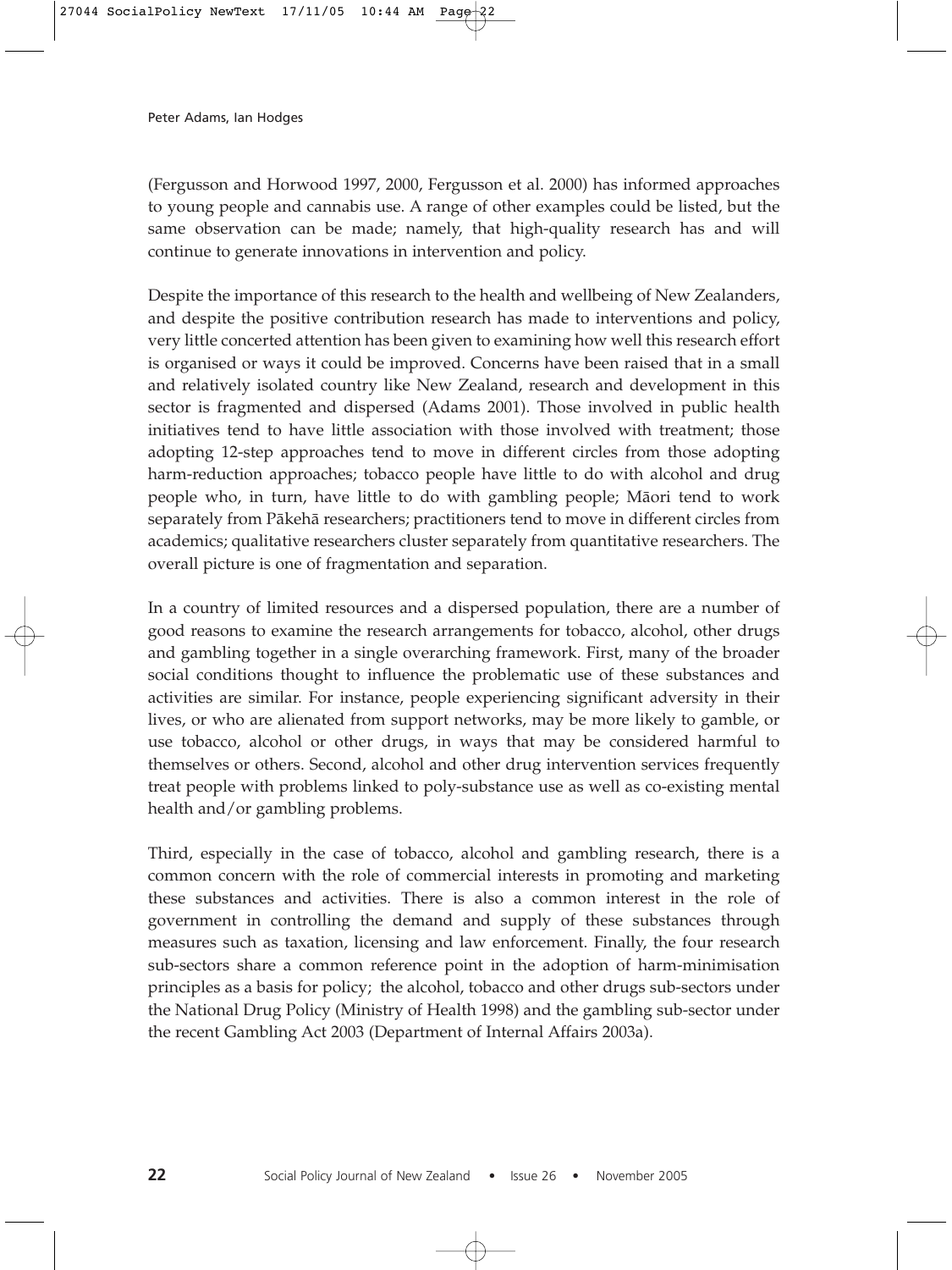# METHOD

This project aimed to identify improvements to the infrastructure supporting research in this sector, improvements that would lead to increases in research quality, quantity and community relevance. The project emerged initially from discussions between researchers concerned about the lack of overall direction and progress of research in this sector. Government agencies did not appear to be addressing the issues, so efforts were made by researchers themselves to initiate this process. From there the project was organised into the following four phases.

# Phase 1: Advisory Group Discussions

This first phase involved assembling an advisory group of experts and representatives from a range of different New Zealand organisations that either provided, purchased or made use of research on tobacco, alcohol, other drugs or gambling. People who agreed to participate were provided with a concepts paper outlining reasons why it was considered necessary to develop a research strategy. During the first stage the Advisory Group met for one-day meetings on three occasions during 2001 and 2002.

# Phase 2: Preparation of Discussion Document

A major task of the Advisory Group was to prepare a 58-page discussion document (Adams and Hodges 2002) describing and evaluating the existing New Zealand infrastructure for tobacco, alcohol, other drugs and gambling research. This included outlining views on possible options for the future.

# Phase 3: Consultation

The discussion document was circulated widely to over 400 individuals and organisations early in 2002. A range of submissions was received, but several key people and organisations did not comment. In order to capture a greater range of viewpoints, an independent evaluator was commissioned to supplement the submissions by undertaking a set of 16 key informant interviews. A selection of health policy makers, research funders, research providers and end users from each of the four sub-sectors were interviewed for their ideas on the development of research in the subsector with which they were familiar.

# Phase 4: Strategy Advice

In the final stage of the project, the Advisory Group met twice more in mid-2003 to discuss the comments and suggestions gathered during the consultation process. Ideas from these discussions were then used as the basis for preparing a strategy advisory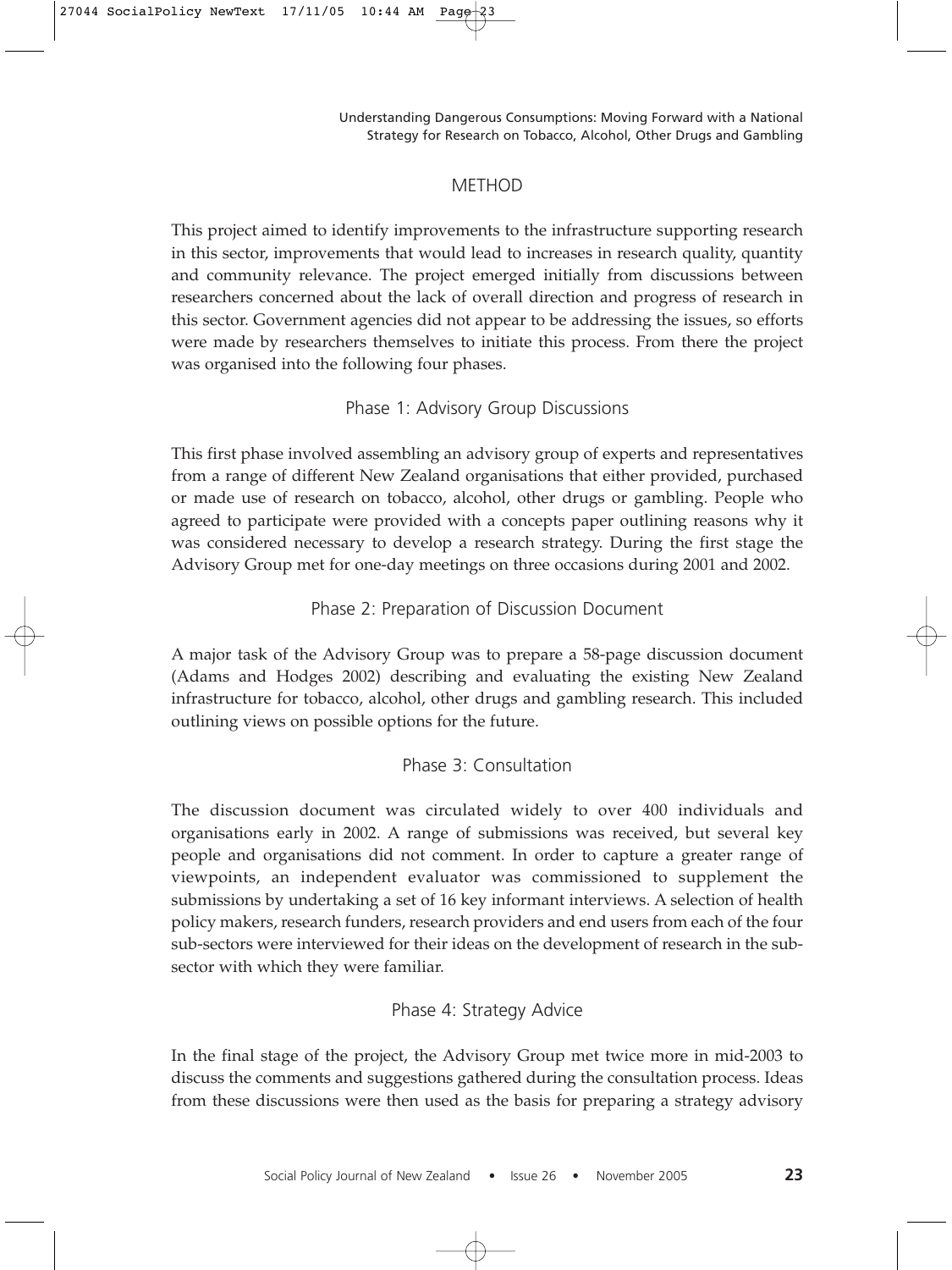document (Adams and Hodges 2004), which, as much as possible, synthesised the diversity of perspectives and opinions expressed during the consultation process and meetings of the Advisory Group. This document was completed early in 2004 and contained a number of recommendations for action.

# RESULTS AND DISCUSSION

The strategy process was an organised attempt to identify viable options for improving New Zealand's existing infrastructure for research on tobacco, alcohol, other drugs and gambling. The process was constrained by several factors, including the budget available, the time that busy contributors had to devote to discussions, and the general level of interest within the broader sector. For example, the costs of bringing key people together from different parts of the country limited the number of meetings that were practicable over the period, and attendances varied in response to other competing commitments. Furthermore, interest in the infrastructural needs of research was not perceived as a high priority, particularly by agencies faced with the more acute needs associated with maintaining intervention services.

Despite efforts to engage people as broadly as possible, many key people and agencies chose not to participate and it is likely that certain viewpoints were therefore missed. For this reason, the recommendations emerging from the process should be regarded as primarily the views of people concerned enough about the state of the existing research infrastructure to make a contribution.

With these provisos in mind, the sections that follow provide a summary of the information and recommendations presented in the strategy advisory document. They cover:

- observations on the current research environment made in the initial discussion document
- the main issues identified in consultations with representatives from the four sub-sectors
- recommended principles and processes for improving coordination across the four sub-sectors.

Considerably more detail on these themes is provided in the strategy advisory document itself. This summary is intended to provide convenient access for those who are unlikely to read the full document.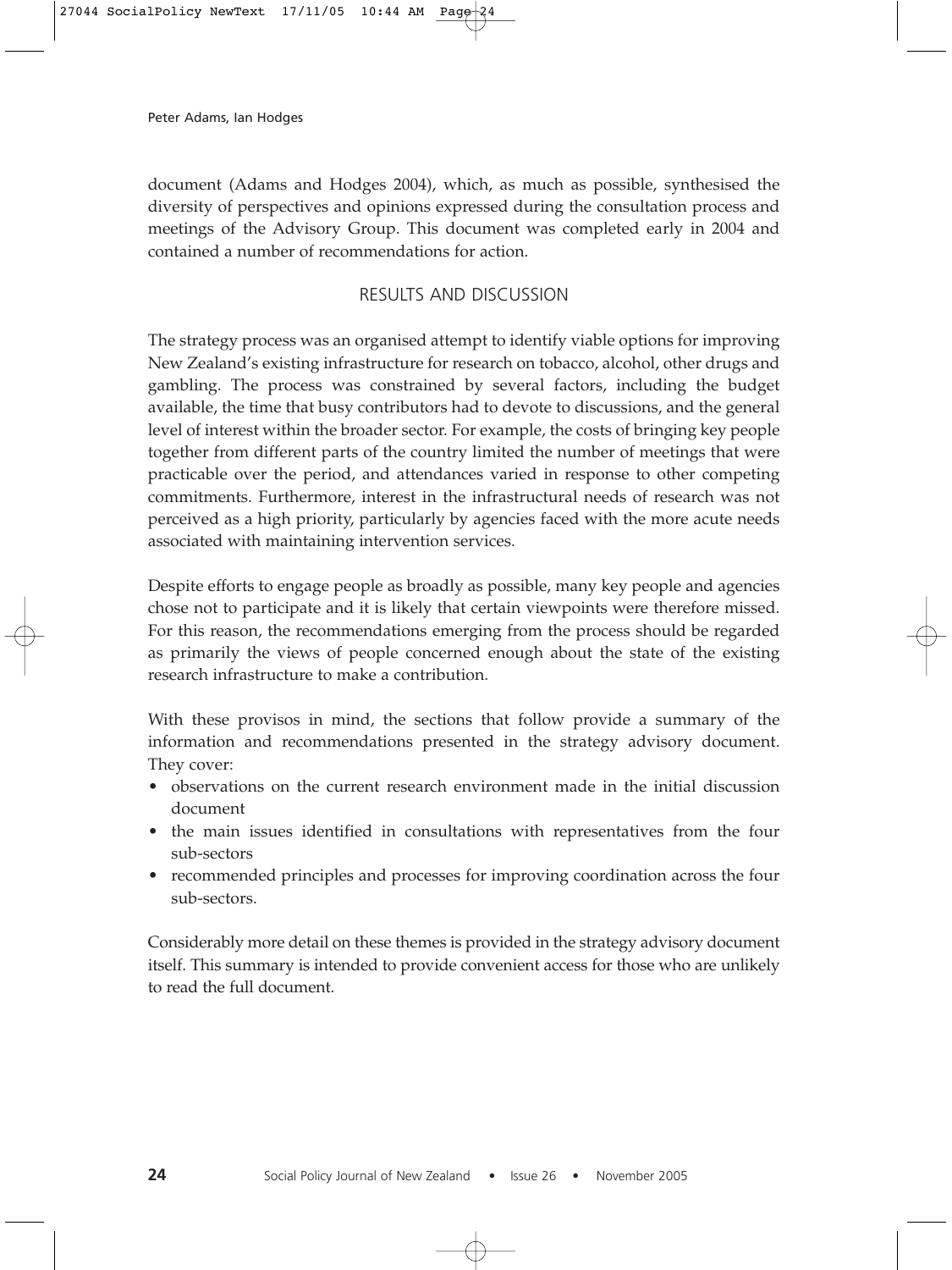### OBSERVATIONS ON THE CURRENT SCENE

The following observations on the existing New Zealand research infrastructure were made in the initial discussion document.

# Funding Processes

New Zealand lacks a sizeable body of researchers dedicated specifically to investigating the harms associated with tobacco, alcohol, other drugs and gambling. In part this is a result of the comparatively modest levels of funding ear-marked for work in these areas, and its unpredictability. Most funding for harm-reduction research in recent years has been secured in direct competition with other research areas, or by way of the commissioned research system, which on the whole offers only one-off shortterm or medium-term project contracts, with little guarantee of continuity. Hardly any substantial funding has been provided to support extended programmes of research specifically within the alcohol or other drugs areas, and none – or virtually none – for tobacco or gambling. As a result, in recent years many researchers with an interest and training in tobacco, alcohol, other drugs or gambling issues have had to diversify and undertake research projects in other areas, or even leave research altogether. Future development will require attention to other ways of funding research in this sector.

# Research Workforce

Barriers restricting the development of specialist research careers are impacting on new graduates and other researchers entering these areas of research for the first time, limiting their opportunities for on-the-job training and mentoring by more experienced researchers. This is particularly significant in the case of Mäori and Pacific researchers, and more recently Asian researchers. Research aimed at reducing the harms associated with tobacco, alcohol, other drugs and gambling needs to effectively address and respond to the perspectives of Mäori, Pacific and Asian peoples, using methods and approaches that are culturally appropriate and safe. Central to this should be initiatives to enhance the development of a dedicated Mäori, Pacific and Asian research capacity. In conjunction with career mentoring, the initial training of researchers requires attention. It is necessary to consider ways to effectively support the development of masters and PhD students who demonstrate the enthusiasm and ability to pursue a research career in tobacco, alcohol, other drugs or gambling.

# Communication and Dissemination

Better resources and mechanisms are required to support the sharing and dissemination of research expertise and data. This includes systems enabling data from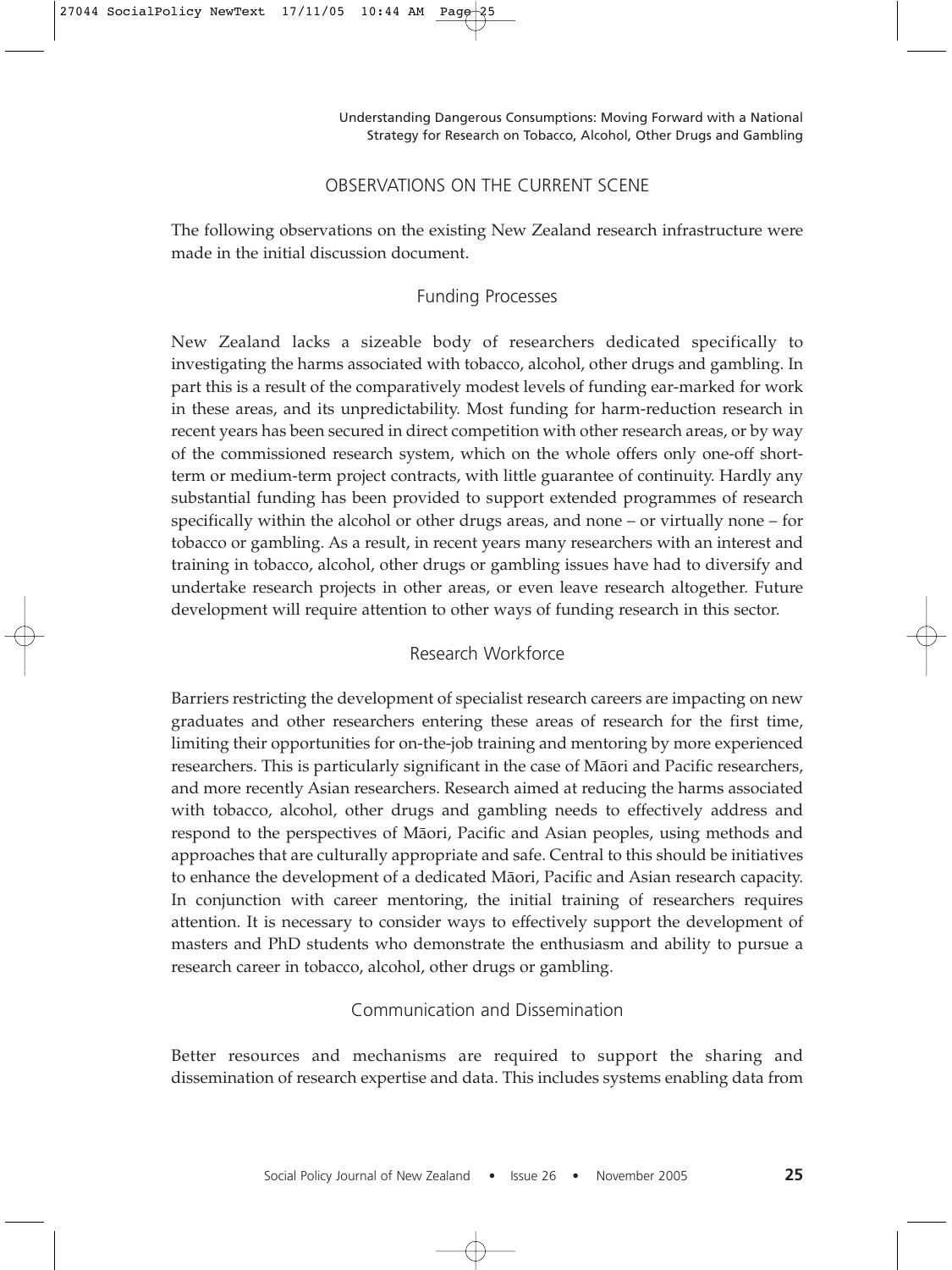previous studies to be made available for further study. New approaches, such as regular forums or roundtable meetings, are also needed to promote face-to-face discussion and other forms of networking between research funding agencies, research end users and researchers.

# Overall Coordination

There is a strong need to improve the overall coordination of research in the tobacco, alcohol, other drugs and gambling sector. One way of doing this could be by identifying priority topics for future research, to help better align and focus the efforts of research providers and research purchasing agencies, in the interests of making the best use of limited resources. Any research topic prioritisation process would need to include wide consultation with a broad range of funding agencies, researchers and research end users.

# CONSULTATION FEEDBACK

In the key informant interviews and meetings of the Advisory Group that followed the release of the discussion document, a major theme for discussion was the extent to which there was a need for better coordination of infrastructure development activities within and across the four research sub-sectors. Some individuals advocated strongly for greater integration and collective working between the different agencies and individuals with a stake in tobacco, alcohol, other drugs and gambling research. This "cross sub-sectoral" approach was argued to be the key to addressing the infrastructural issues common to all four sub-sectors, by providing the necessary momentum for sustained progress in the long term.

Infrastructural issues thought to be amenable to this kind of collective approach included:

- funding processes (developing appropriate funding models, improving funder coordination, defining priorities for research funding)
- enhancing research quality (building research methods advisory services, improving standards of funding applications and publications, introducing quality incentives)
- research workforce development (recruiting, training and retaining researchers with the required specialist skills)
- communication and dissemination (building researcher networks, enhancing academic vitality).

Other participants in the consultation process were less inclined to accept that greater coordination between the four sub-sectors would necessarily be appropriate or beneficial for addressing these infrastructural issues. Most did agree, though, that coordination could potentially have advantages if it were done appropriately and well.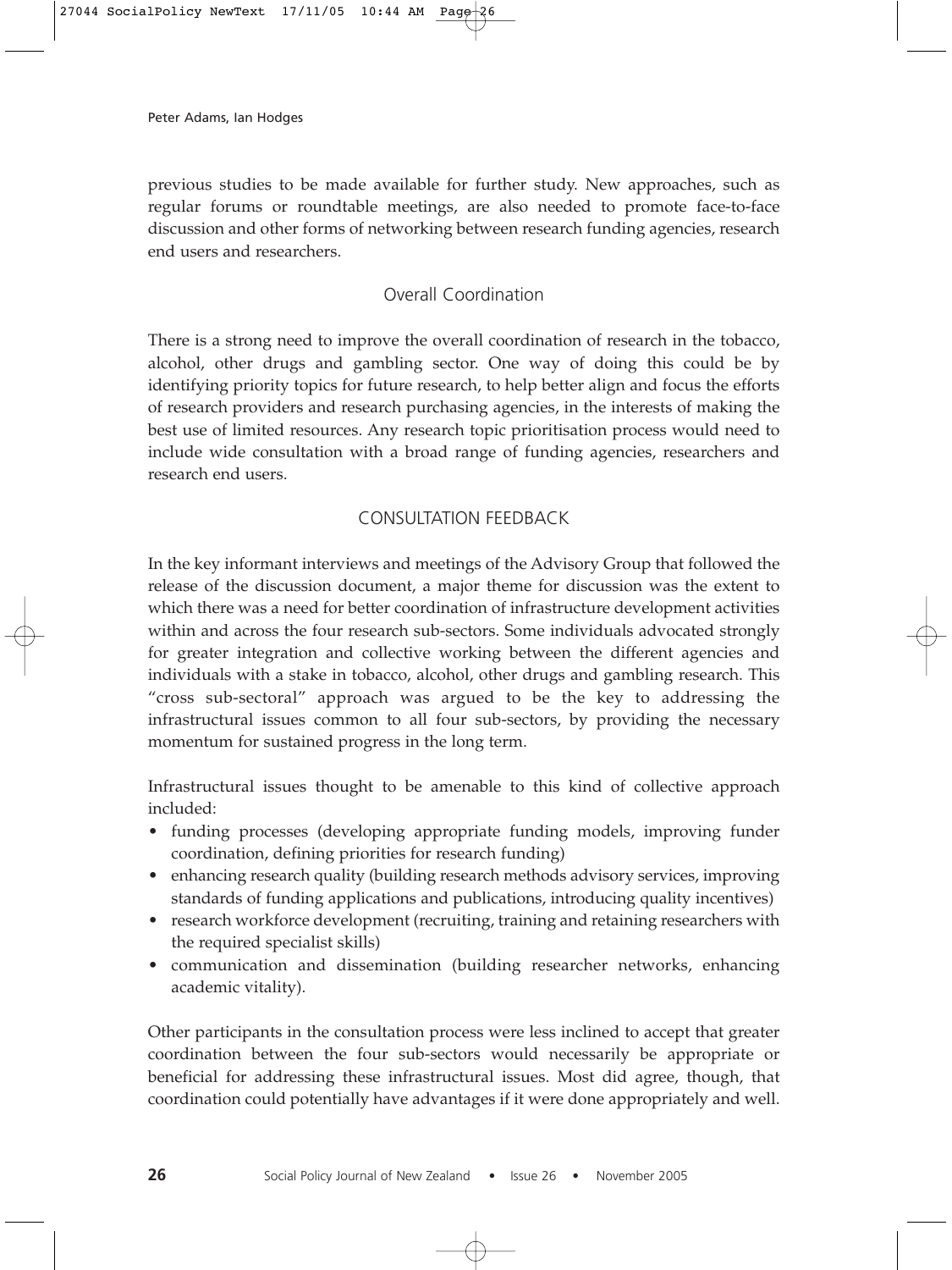### KEY PRINCIPLES FOR PROMOTING COORDINATION

Discussions during the consultation process about the feasibility and value of promoting greater coordination between the four sub-sectors eventually resulted in the identification of five core principles that it was agreed should underpin any future coordination activities and structures.

1. Research coordination processes are most likely to be effective if they are led or managed by research practitioners themselves, rather than by funding agencies such as government departments or ministries.

Individual government agencies tend to be interested only in particular dimensions of the use and misuse of tobacco, alcohol, other drugs and gambling. For example, the Ministry of Justice focuses mainly on crime-related issues, while the Ministry of Health concentrates on issues linked to disease, disability or use of health services. This focus on specific issues makes it difficult for a single government agency to embrace and address the full complexity of the research issues confronting the sector, which in reality span all levels from the molecular to the macro-social and global. Moreover, government agencies tend to be subject to changes in political focus and orientation and may therefore have difficulty setting long-term objectives. They may also be reluctant to engage in free-flowing dialogue about research development issues with researchers and other sector stakeholders in case it raises inappropriate funding expectations.

Having said this, it is crucial that key government sector agencies (e.g. Ministry of Health, the Alcohol Advisory Council (ALAC), Health Research Council, Police) have a strong involvement in any future coordination processes covering the tobacco, alcohol, other drugs and gambling research sub-sectors. One way of achieving this could be by regularly inviting representatives of government agencies to attend key coordination meetings as observers or advisors.

2. Maintain a long-term focus.

The effort involved in setting up mechanisms for promoting greater coordination between the four sub-sectors will only be worthwhile if these mechanisms remain in place for a long period – a matter of decades rather than years. Research infrastructures take considerable time to develop (PhD graduates, for example, take years to recruit and train) and major research programmes similarly take a long time to formulate, implement and mature into useful applications. The relationships required for realising successful inter-disciplinary and multi-site collaborations also take a long time to build up.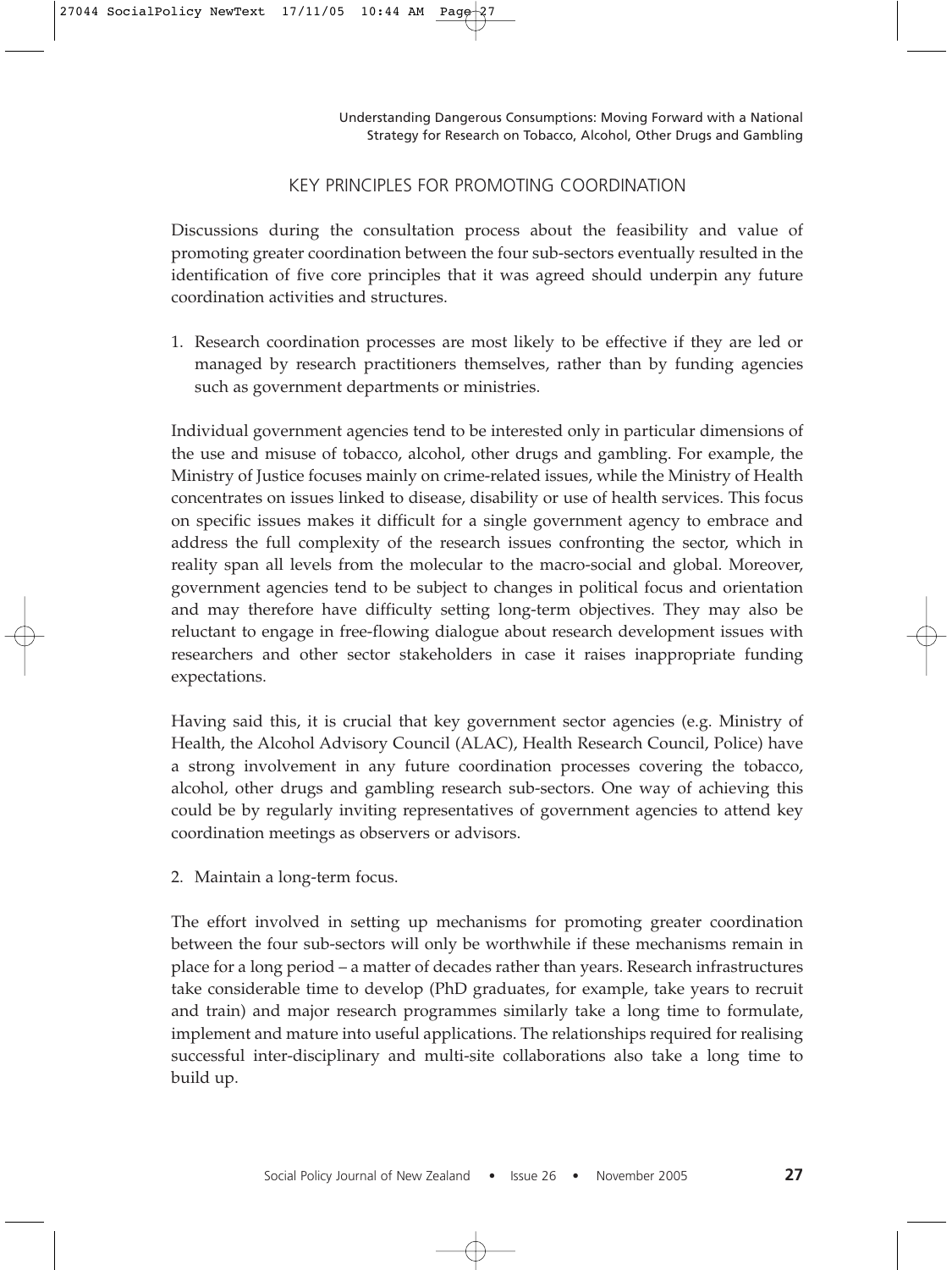3. Involve all four sub-sectors.

During the consultation process and meetings of the Advisory Group, there was debate about the appropriateness of including the tobacco and gambling sub-sectors in a coordinated research development process. Tobacco research has built up its service and research base largely independently of the other sub-sectors, and concerns were expressed about the viability and usefulness of joining with the other sub-sectors to promote the interests of tobacco research. Gambling research is a newly emerging subsector and its needs were therefore not well understood or appreciated by those in the other sub-sectors. The absence of a clearly identifiable addictive substance also led some to question why gambling should be included with the other three sub-sectors

Nonetheless, by the end of the consultation process most participants accepted that there were good reasons why the four sub-sectors should attempt to work more closely together to advance their common interests. These included the efficiencies that could be gained in jointly servicing the diversity of research interests and methodologies in each sector, and the scope for achieving a more effective voice in policy environments.

4. Coordination should span public health, primary health and treatment research.

A few participants in the consultation process argued that the infrastructure for public health research on tobacco, alcohol, other drugs and gambling should be addressed and developed quite separately from the infrastructure for treatment research. However, most participants supported the development of a single, unified coordinating process incorporating both public health and treatment research, acknowledging that the rigid separation of treatment and public health has not been beneficial to sub-sector development. It was also noted that, increasingly, the methodologies and perspectives of public health and treatment-oriented service providers and researchers are overlapping and integrating.

5. Coordination processes should develop gradually, in a stepwise fashion.

It was made clear in meetings of the Advisory Group that any new coordination processes or structures would need to be developed slowly and carefully. Currently, very little intermingling or communication occurs across the four research sub-sectors. Researchers and other stakeholders tend to confine their links to the people in their own sub-sector, and they do not have a good understanding of the work being done in the other sectors. There is even perhaps some suspicion of those involved in the other sub-sectors.

Another reason for moving gradually is that it is likely to take time to secure adequate funding to support the development of new coordinating processes. Significant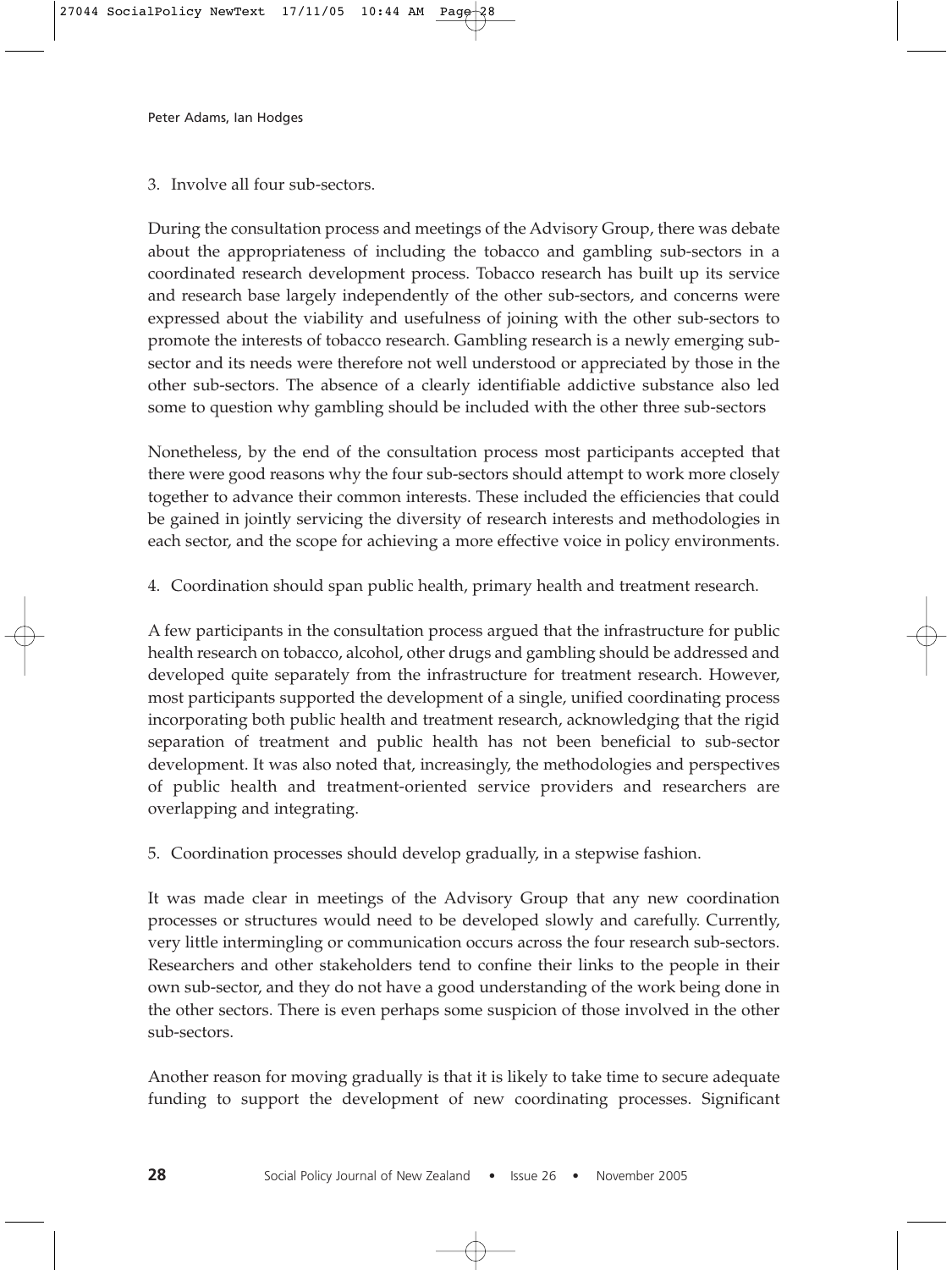resources are unlikely to be forthcoming in the short term. Researchers also need to be reassured that any new funding for coordination will not come at the cost of funding for future research projects.

# STEPPING FORWARD

The following is a summary of the recommended "way forward" that emerged out of the strategy development process and the consideration of the principles just outlined. It consists of two initial steps  $- (1)$  collective engagement and  $(2)$  development projects – followed by a possible third step that could be taken in the longer term, should support emerge for it.

The first step, "collective engagement", aims to foster greater interaction and integration across the four sub-sectors by bringing together researchers and other stakeholders from each sub-sector in order to explore the viability of developing a collective or common identity. The second step, "development projects", builds on the relationships formed in the first step and aims to initiate a range of projects targeting key areas of infrastructural development, such as workforce and funding processes.

It is unclear how structures will evolve after the second step. However, one possibility, consistent with the majority of recommendations from the consultation process, would be to form an ongoing national coordinating committee for New Zealand research on tobacco, alcohol, other drugs and gambling. This committee would consist of representatives from the four research sub-sectors and would stand outside, but have a strong relationship with, government sector agencies.

# Step One: Collective Engagement

As noted above, the consultation process revealed that researchers and other stakeholders tend to relate primarily to the people in their own sub-sector. They do not have a good understanding of the work being done by people in the other sub-sectors (with the notable exception, perhaps, of those involved in alcohol and other drug treatment research) and tend to have an under-developed appreciation of the similarities of focus and content they share with the other sub-sectors.

To address this situation, it is proposed that a series of research symposia be run. These would be designed specifically to enable researchers, end users, consumers and representatives of government agencies within and across the four sub-sectors to interact more closely together, share research work, explore commonalities of purpose and focus, discuss sub-sector and whole-of-sector development issues, and generally build a common sense of identity. A dedicated steering group would be responsible for organising the research symposia. The group would also evaluate the success of the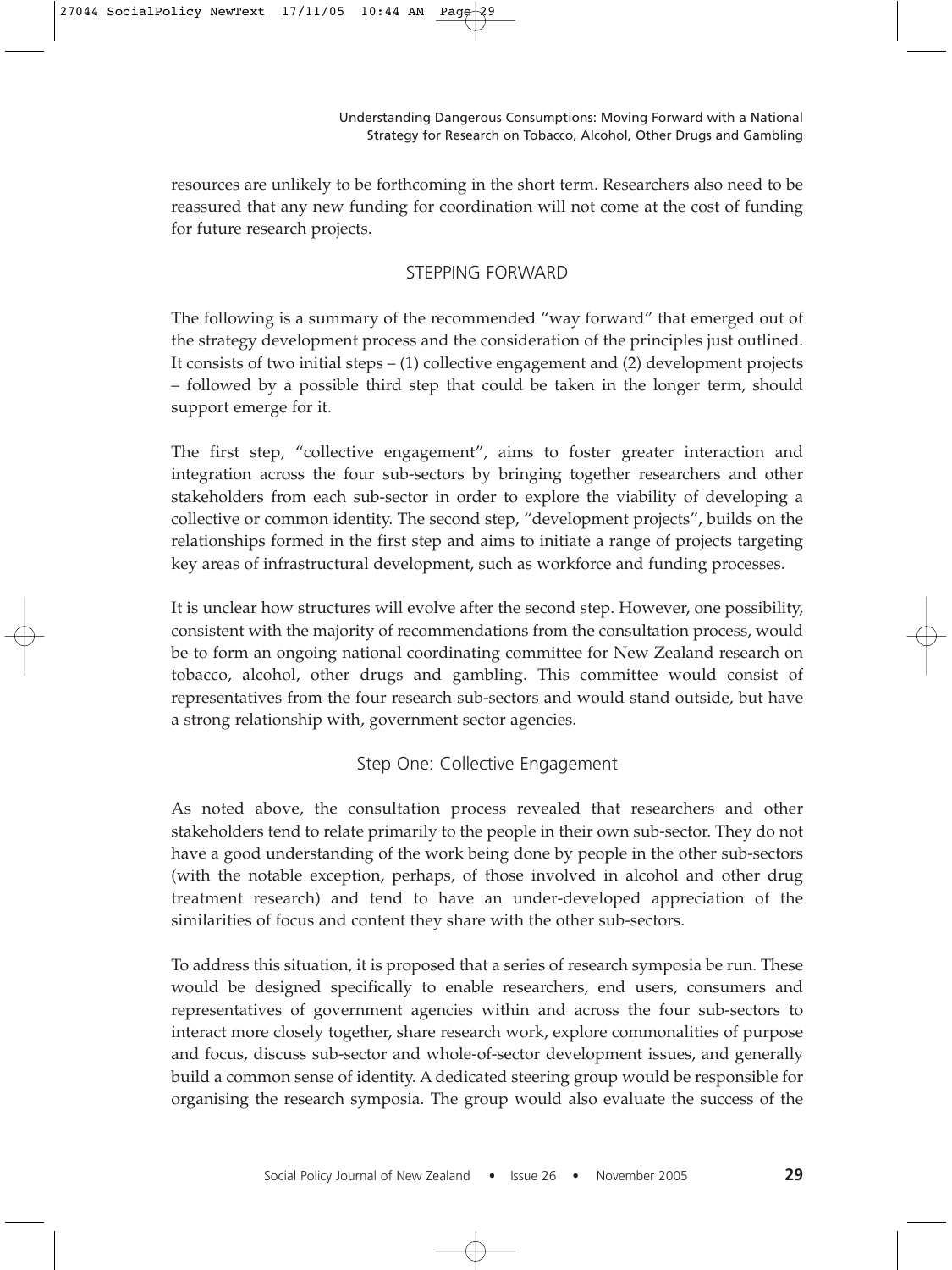symposia and determine whether there is sufficient support across the four sub-sectors for moving on to the second step.

# Step Two: Development Projects

If Step One goes well, and providing there is a consensus and support for further work, the next step would be to undertake a series of well-defined and planned research infrastructure development projects. Funding for these would be sought from agencies with an interest in the joint development of the tobacco, alcohol, other drugs and gambling research sectors. A project working group, consisting of representatives from the four sub-sectors, would be formed to negotiate, coordinate and monitor the development of the multiple projects. Staff from a range of existing research and service delivery settings would be responsible for managing the individual projects, with a small percentage of each project budget set aside to cover the administrative costs of the project working group.

The project working group would regularly monitor its own progress and assess whether additional coordinating structures and project development processes were required. As new projects are funded, expected outcomes or outputs would need to be carefully defined and progress regularly evaluated. In addition, the progress made in bringing researchers and other stakeholders together in Step One will require further consolidation by continuing to provide events such as symposia and conferences, where research activity can be shared and developed.

Although many kinds of infrastructure development projects could potentially be implemented, the consultation process identified three critical areas for future work: funding mechanisms, research workforce development, and communication and dissemination.

Examples of the types of projects that could address funding mechanisms include an end-user needs assessment (targeting politicians, policy makers, government agencies, students, managers, advocates and service users) and an international review of funding models and processes for identifying research priorities.

Examples of projects to address research workforce issues include devising a workforce development strategy in line with recent government health workforce initiatives (Health Workforce Advisory Committee 2002, Alcohol and Drug Treatment Workforce Development Advisory Group 2001) and instituting support programmes for trainee and new researchers.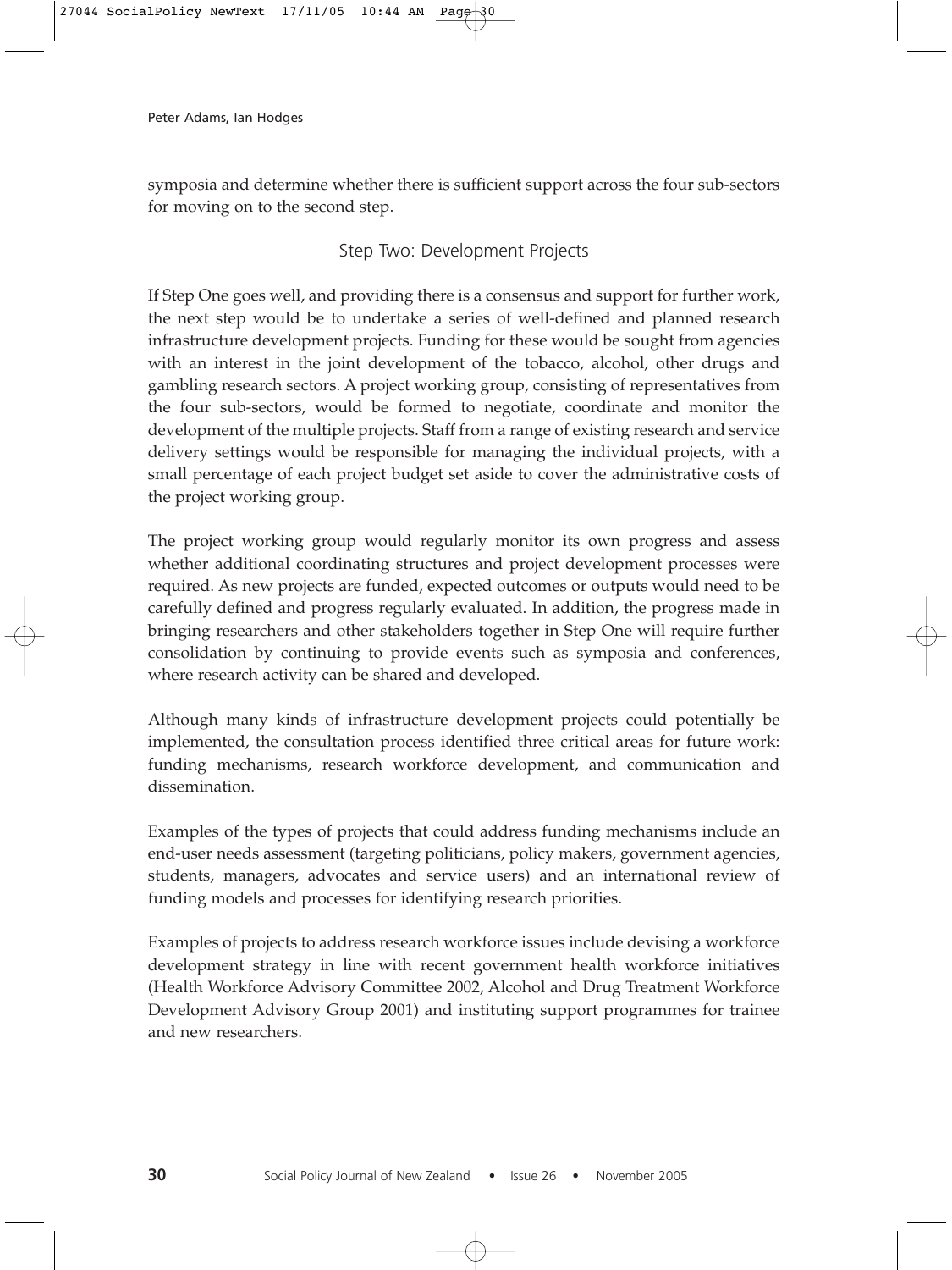Examples of projects to improve communication and dissemination include a wholeof-sector stocktake of current research activity (projects, grants, publications) and the development of internet-based initiatives to link people and information. The latter could include developing internet resources to better enable specific end users (e.g. GPs, pharmacists, specialists) to access research information or researchers living in different centres to network and undertake collaborative projects.

### A NATIONAL COORDINATING COMMITTEE

The consultation process included an assessment of the viability of establishing a national coordinating committee to guide the overall development of research across the four sub-sectors. The Advisory Group acknowledged that setting up such a committee would require time and resources, and that it should be attempted in discrete stages.

The following is an outline description of one possible form the national coordinating committee could eventually take, recognising that in practice there may be several different ways such a committee could be set up and run.

# **Objectives**

The three primary objectives of the coordinating committee would be to: (1) identify and implement improvements to the research infrastructure of the four sub-sectors, (2) advance the formulation and delivery of sub-sector strategies, and (3) advise agencies of government on sub-sector and whole-of-sector development issues. It is not intended that the committee have responsibility for developing research funding policies or allocating research funds.

Examples of the kind of work the committee could undertake include improving links and communication between research funders, research providers, provider organisations, policy makers and other end users; assisting government agencies to identify sub-sector research priorities; and contributing to or facilitating whole-ofsector planning processes.

# Committee Membership and Procedures

Committee members would be research specialists and key stakeholders with a critical interest in the development of research across the four sub-sectors. Because the coordinating committee will be primarily answerable to its sub-sector groups, membership of the committee should ideally consist of an equal balance of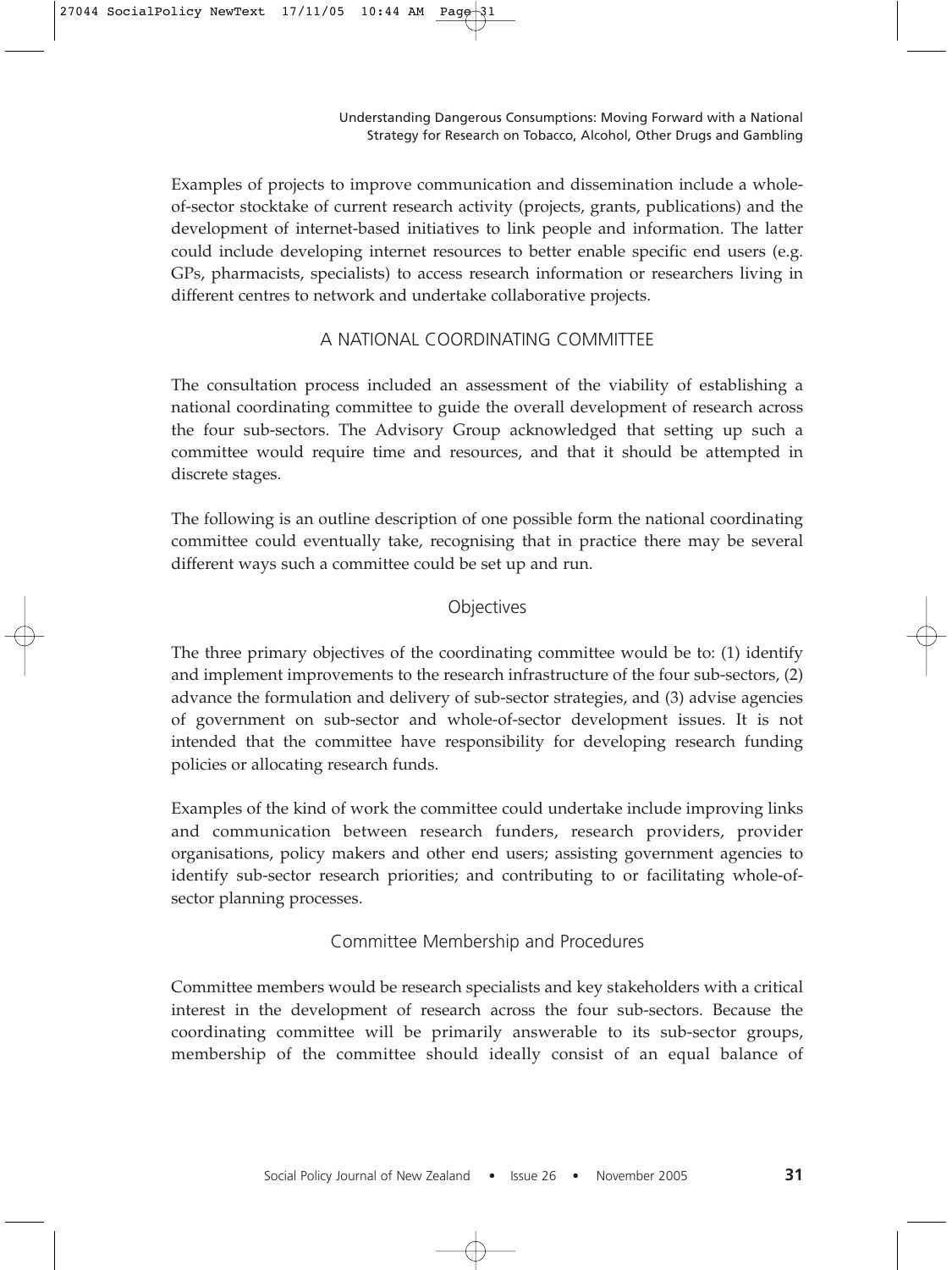representatives from each of the four sub-sectors. Two members from each sub-sector would provide a manageable group of eight committee members. Relevant government agencies could have input into the selection process and could attend and have input into meetings of the committee on a regular basis. Additional experts could be co-opted to the committee for limited terms as required.

The committee could meet initially every two to three months. The activities of the committee will require an operational and resource base. At first all that may be needed is the facility to organise and hold meetings. However, as projects develop, it will be necessary to develop some administrative capacity to manage projects and negotiate funding. In time, if the work of the committee extends to several projects, it may be necessary to appoint a director and possibly a small secretariat to provide administrative support for the committee and to action key developments.

# Relationship to Government Agencies

Reflecting the principles outlined earlier, it is intended that the coordinating committee should be positioned outside and operate at arm's length from government agencies. The relationship between the committee and government agencies is envisaged as a form of partnership, with representatives of key government agencies (e.g. the Inter-Agency Committee on Drugs and Health Research Council) able to attend committee meetings but not to serve as actual members of the committee.

# Coordination across the Government Sector

A major challenge for the tobacco, alcohol, other drugs and gambling research sector arises from the fact that its work spans the interests of numerous government agencies. For example, alcohol-related research has relevance to health, justice, corrections, courts, finance, economic development, youth development, education, social development, Mäori development, and police. In addition, several quasi-government agencies have specific interests in the sector, including ALAC, the Health Research Council, the Foundation of Research, Science and Technology, the Accident Compensation Corporation and the Mental Health Commission. For each research sub-sector on their own, the task of maintaining relationships across all relevant government agencies creates enormous logistical difficulties.

A key benefit of setting up a national coordinating committee would be to provide the four sub-sectors with a single, explicit mechanism for building ongoing relationships within and across relevant parts of the government sector (see Figure 1).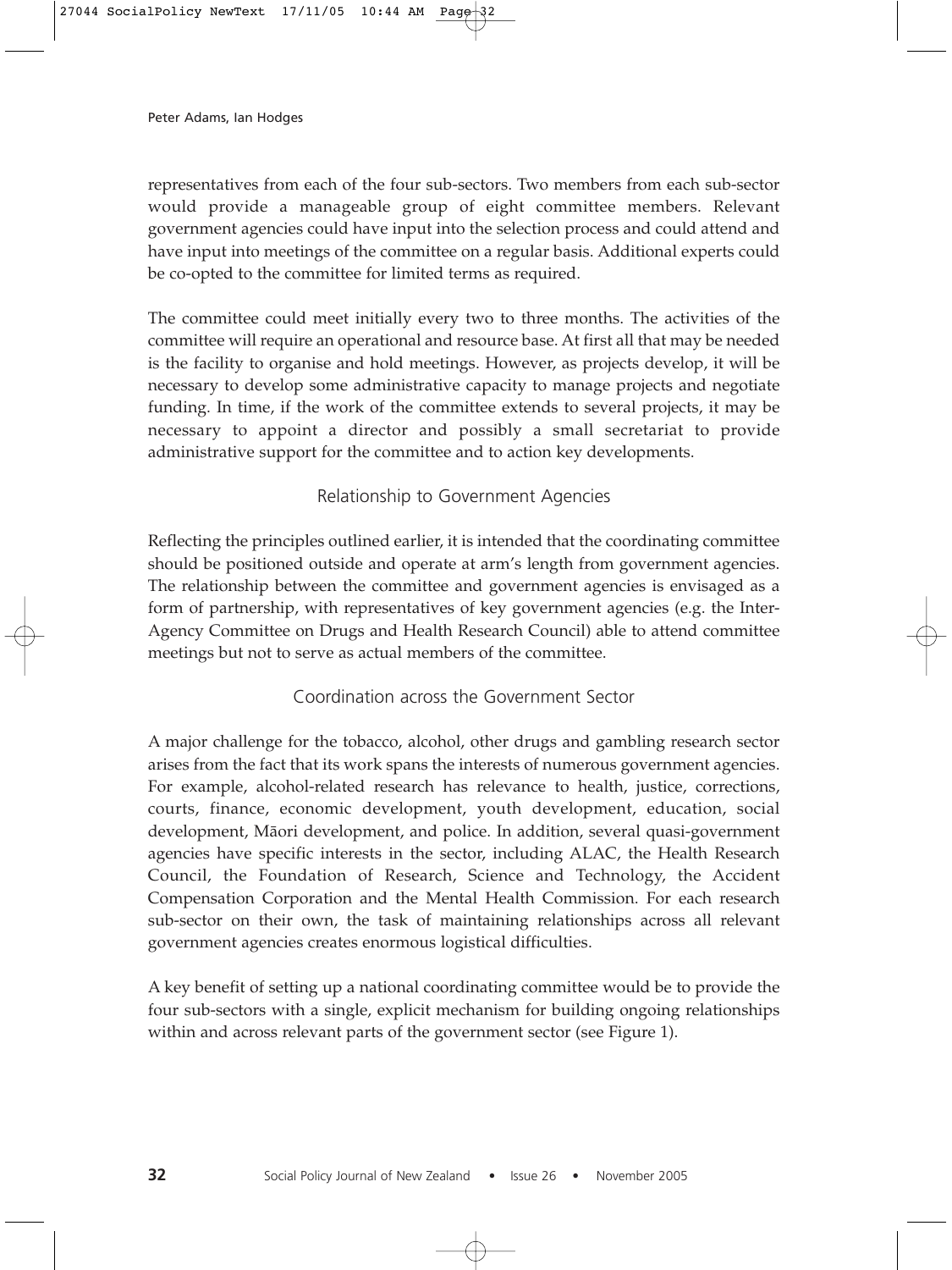

Figure 1 Relationships with the National Coordinating Committee

Notes: TPK = Te Puni Kōkiri; FORST = Foundation of Research, Science and Technology; MORST = Ministry of Research, Science and Technology; ACC = Accident Compensation Corporation.

# Relationship to Sub-sector Groups

The consultation process highlighted that each of the four research sub-sectors is at a different stage of development, with different needs and different clusters of relationships. Gambling research, for example, is at a very early stage of development compared to alcohol research, which has had a longer time to refine its focus. The needs in each sub-sector also vary according to the nature of the products being consumed and the social context of their use. For example, the physically addictive nature of tobacco perhaps requires different responses than more socially embedded products such as alcohol and gambling. Certain broader issues, such as research workforce development and funding mechanisms, may be best handled at the combined crosssector level, whereas other initiatives, such as identifying future research priorities, may be better undertaken at the sub-sector level.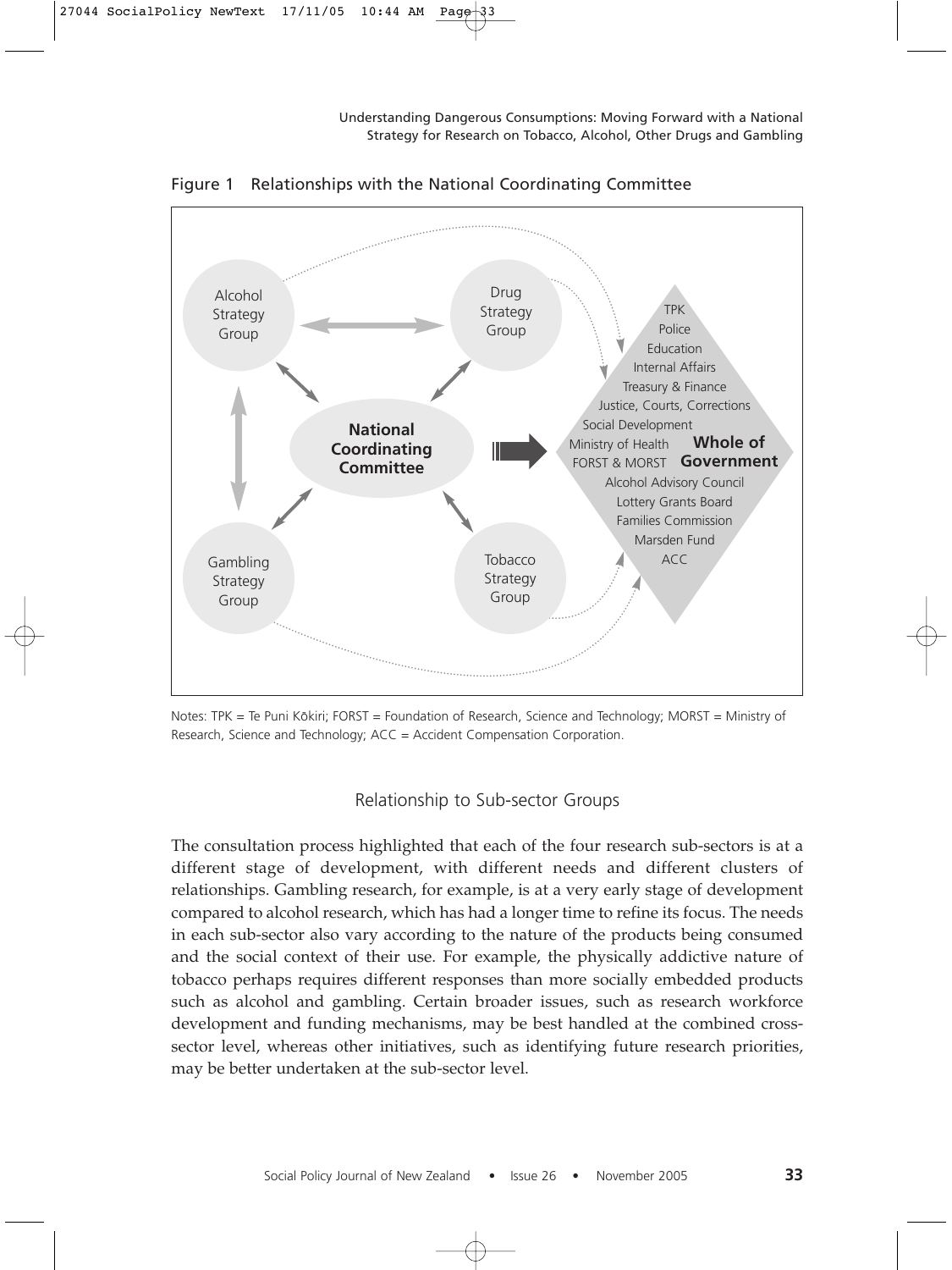A major task of the coordinating committee will be to ensure that the development, implementation and updating of key sub-sector strategies continue to occur. For example, the committee could provide support to the release of the Tobacco Control Research Strategy (Tobacco Control Research Strategy Steering Group 2003) and assist with its ongoing promotion to relevant government and non-government agencies. It could also contribute to future revisions to the strategy document.

Other forms of support the coordinating committee could provide include assisting sub-sectors with funding negotiations and policy advocacy, compiling and maintaining a web-based central register of completed and ongoing New Zealand research, and assisting with the organisation of research symposia, training workshops, conferences and other forums.

# BENEFITS FOR SUB-SECTORS

This section considers some of the benefits the four sub-sectors could gain from the whole-of-sector initiatives described above.

# Tobacco

In 2002, the tobacco sub-sector formed a research strategy committee, and in May 2003 this group formally released its Tobacco Research Control Strategy. The sub-sector is now seeking to engage in further dialogue with government agencies and secure funding support. A key requirement identified in the Tobacco Research Control Strategy is the establishment of a tobacco control research centre somewhere in the country.

Improved coordination processes would benefit the tobacco sub-sector by helping to raise awareness beyond the sub-sector about the importance of tobacco control to health. It could also help secure ongoing support for reviewing and updating the Tobacco Control Research Strategy (Tobacco Control Research Strategy Steering Group 2003), assist with advocacy work with government agencies, and encourage and facilitate research collaborations with people from the other three sub-sectors.

# Alcohol

ALAC has in the past provided leadership on the research strategy for this sub-sector and it is anticipated that this key national agency will continue to contribute to the development of an alcohol-related research strategy. Other organisations with a critical interest in alcohol-related research, such as the Drug Foundation, Alcohol Healthwatch, the Centre for Social Health Outcome Research and Evaluation (SHORE) at Massey University, the National Addiction Centre at Otago University and the Alcohol and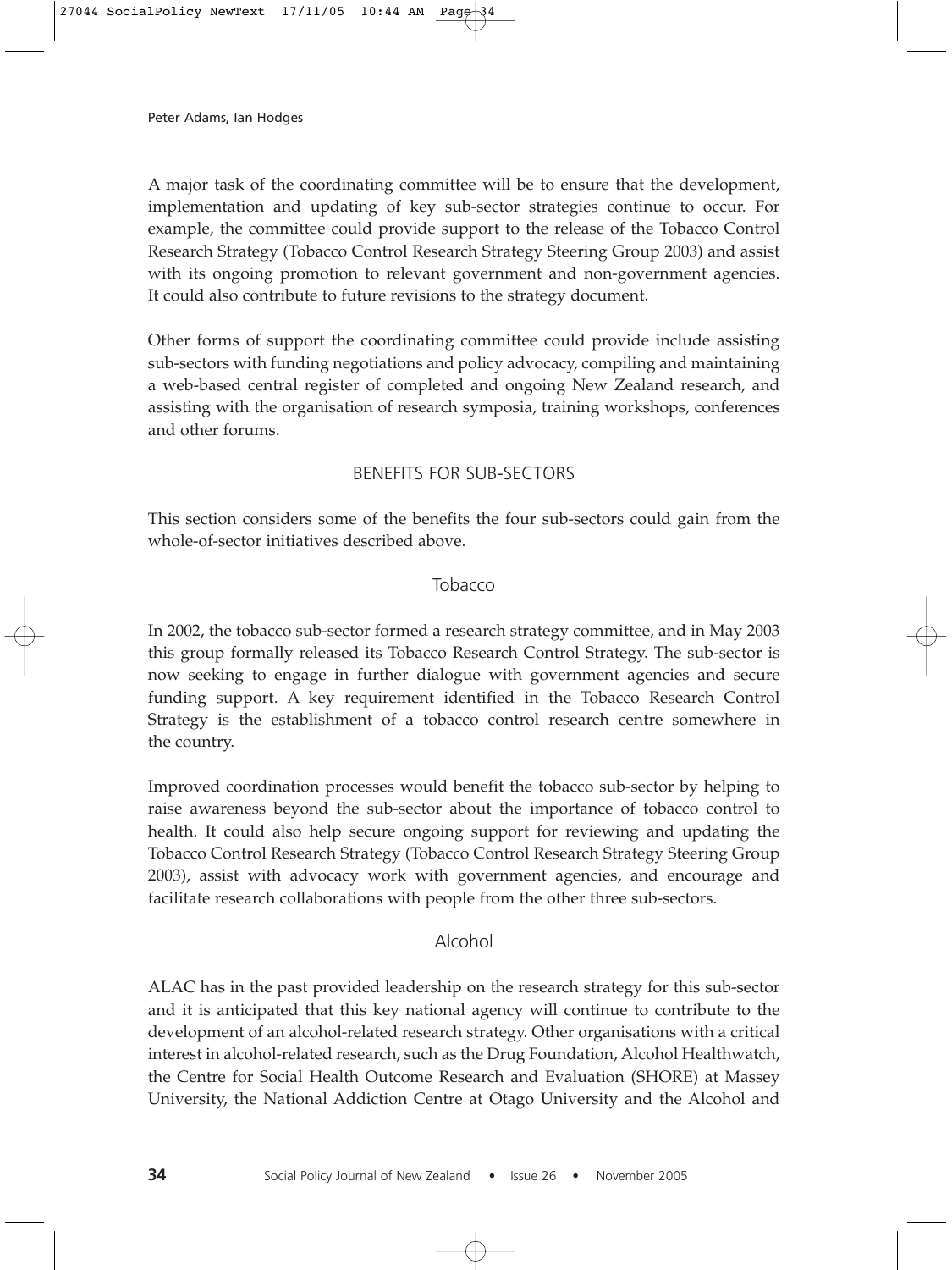Drug Research Collaboration at Auckland University, will also aim to have input into strategies to improve the existing research infrastructure. Improvements to whole-ofsector coordination will hopefully help to promote collaborations between public health and treatment researchers, provide end users with better access to research, and build up the alcohol research workforce.

# Other Drugs

The other drugs sub-sector is the least advantaged in terms of organisational support and strategy. The New Zealand Drug Foundation has advocated for improvements to the research base on other drugs, but the Foundation lacks sufficient resources to develop these improvements on its own. Whole-of-sector coordination could benefit this sub-sector by supporting the formulation of a research development strategy for other drugs that clearly articulates future objectives and priorities. It could also provide a mechanism for improving communication between researchers and others involved in the sub-sector and for organising joint advocacy for research funding.

# Gambling

The contribution of gambling research is just beginning to attract some recognition following the passing of the Gambling Act in September 2003. Some initial efforts have been made to develop a gambling research strategy, particularly by the Centre for Gambling Studies at the University of Auckland. The Health Research Council is also developing its role in the gambling research sector and the Ministry of Health is preparing for its new service-funding role once the Gambling Act is fully implemented. Accordingly, it is an opportune time to bring gambling researchers together and begin exploring future directions. Participation by the gambling sub-sector in the networking and coordination processes outlined above would help advance these goals, as well as providing an opportunity to better acquaint those in the other research sub-sectors with the particular challenges facing gambling research.

# RESEARCH INFRASTRUCTURE DEVELOPMENT OVERSEAS

Other developed countries concerned about the impact of dangerous consumptions on their citizens' wellbeing and the burden of disease are exploring ways to improve the part research can play in devising effective strategies. The strongest example is occurring across the Tasman, where the Australian government has established a national committee dedicated specifically to coordinating research development in this sector. Called the National Drug Research Strategy Committee,<sup>5</sup> it provides advice to

<sup>5</sup> www.nationaldrugstrategy.gov.au/councils/advisory/ndrsc/index/htm.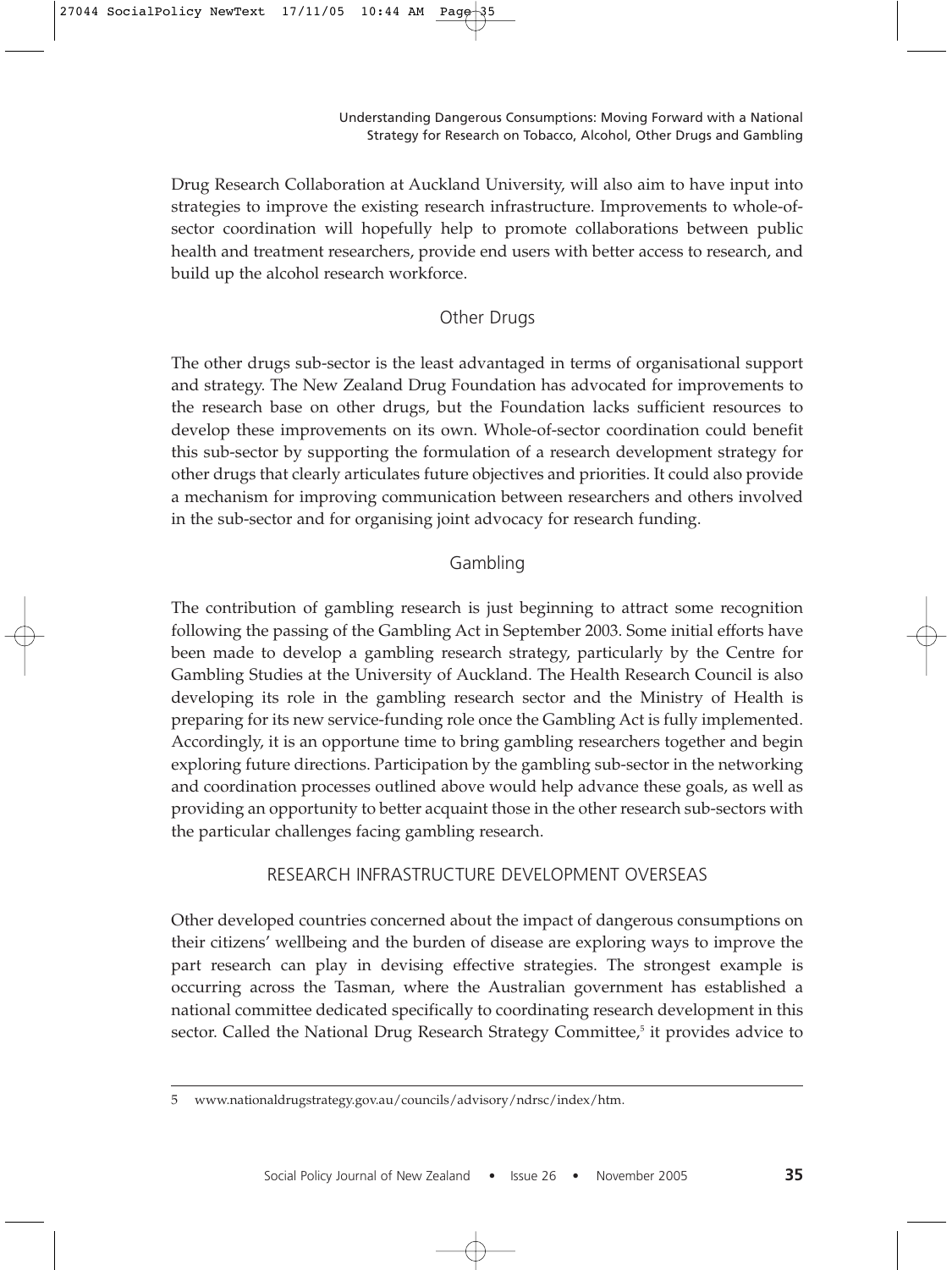the Intergovernmental Committee on Drugs on such matters as research principles; processes for identifying research gaps and priorities; information systems for disseminating research findings; resources for research; workforce issues; and mechanisms for cooperative development, transfer and use of research. Many of the functions they have identified are paralleled in the recommendations from the current consultation.

Other countries, such as Canada and the United Kingdom, have not set up specific research coordinating committees; rather, they have chosen to address issues related to the development and coordination of research as a part of the overall management of their drug strategies. For example, the government of Ireland, which currently faces a high level of concern regarding patterns of drug use, has supported the development of a National Advisory Committee on Drugs which, along with its other functions, is charged with coordinating efforts in research. The fruits of their input into coordination is obvious in the increasing number of research reports they are generating (see NACD 2004, Morgan 2001). These countries have as yet not included gambling in their planning processes and as a consequence, as in New Zealand, gambling research remains largely unplanned and lacks a robust national research coordination process.

Although what happens on the international scene can provide useful ideas on how research coordination could be improved, patterns of dangerous consumptions are highly sensitive to socio-cultural context and there are risks in assuming that overseas models can simply be transposed directly into the New Zealand situation. Most people who participated in the current consultation noted that the processes employed to organise research need to evolve in a fashion that is congruent with the New Zealand context. As a nation, New Zealand has its own unique history of dangerous consumptions and a unique cultural make up. It is also confronted by particular challenges, such as its relative geographic isolation and resource constraints. What New Zealand does share with other jurisdictions is a need to find ways of improving the infrastructure for tobacco, alcohol, other drugs and gambling research, and particularly ways to manage overall coordination.

### GOVERNMENT AGENCY OR RESEARCHER-INITIATED LEADERSHIP

The consultation process revealed the presence of an ongoing debate about who primarily should be responsible for taking the lead in initiating processes to improve the infrastructure for tobacco, alcohol, other drugs and gambling research in New Zealand. Some people claimed it should be the relevant government agencies, while others felt it should be the researchers based in the universities and other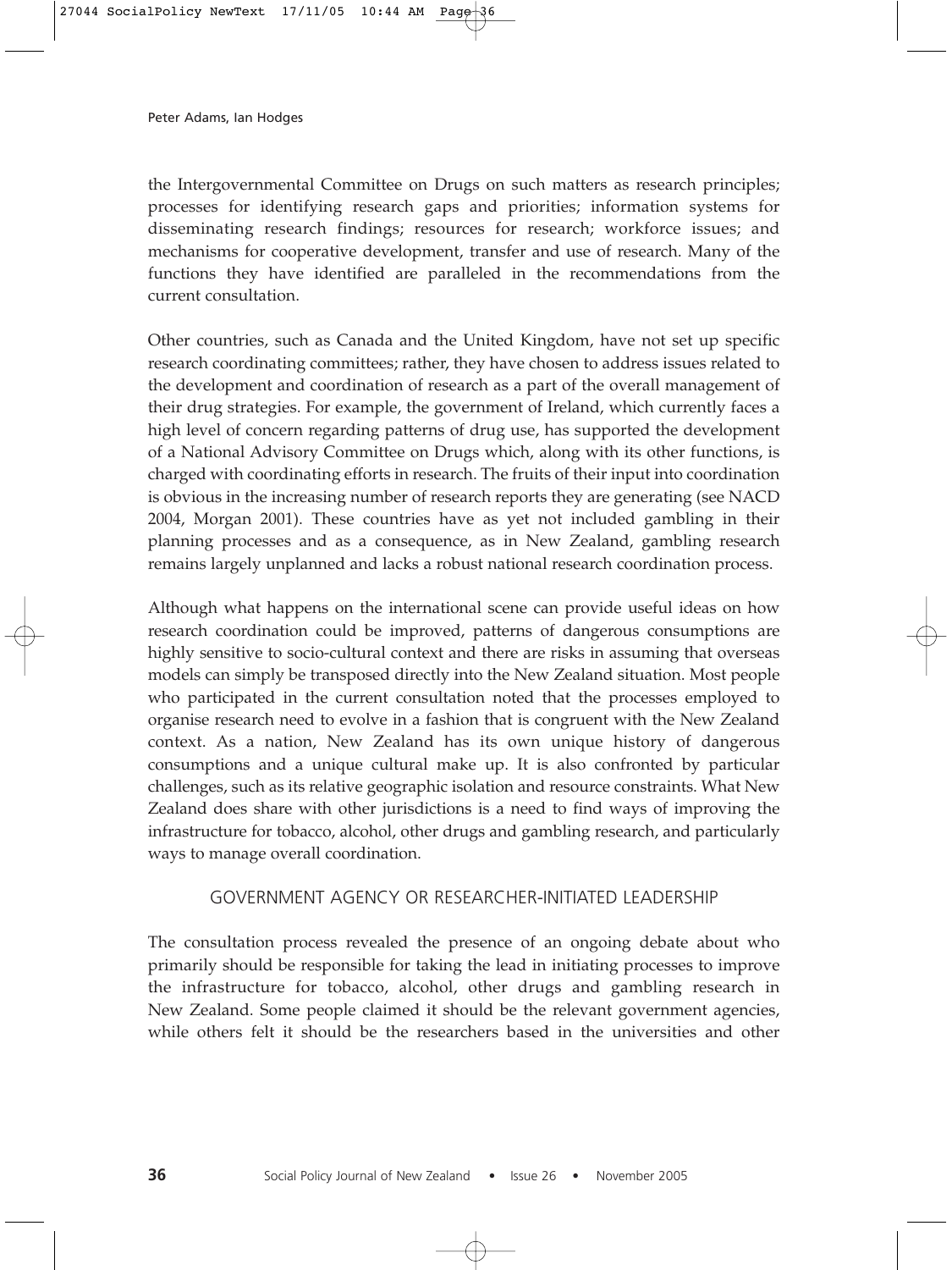organisations. The truth is that significant input is needed from both groups. Building a better infrastructure for research is a complex task and requires leadership from people and agencies in both the government and non-government sectors, recognising the skills and resources each has to offer, and effectively harnessing them into a cooperative endeavour.

Inside/outside government sector alliances have worked effectively in advancing other areas of health. For example, government agencies, researchers and other stakeholders have worked closely together in supporting the Minister for ACC in developing a National Injury Prevention Strategy (Dyson 2003). Other examples include the Cancer Control Strategy (Ministry of Health and the New Zealand Cancer Control Trust 2003) and Youth Suicide Prevention Strategy (Ministry of Youth Affairs 1998). Such strategies are already proving instrumental in organising efforts in these sectors.

As identified by this paper, the missing link in the current tobacco, alcohol, other drugs and gambling research arrangements is leadership in the overall planning of infrastructural development. Both the government sector and research sector have an interest in this, and the formation of a national research coordinating committee would provide the platform.

Since dangerous consumption research is complex, multi-sectored, multi-disciplinary and involves a range of government agencies, the manner in which leadership for planning emerges could take several different tacks. The following provides one example of how roles and responsibilities might emerge in the future.

The Inter-Agency Committee on Drugs, in conjunction with the Ministerial Committee on Drugs, could be tasked with driving the formation of a national research coordinating committee, then to work closely with the new committee to devise and implement the four sub-sector strategies. The formation of the committee and implementation of the strategies will require some form of secretariat to provide administration. The secretariat is likely to be small, and is probably best located within another relevant organisation (such as the Health Sponsorship Council or the Drug Foundation). With facilitation by the secretariat, the combined efforts of a research coordinating committee and government sector committees could lead to a range of long-term cooperative ventures such as funding partnerships between different funding agencies (such as the Health Research Council, Ministry of Health and ALAC), and core funding of long-term research programmes focusing on specific themes or issues.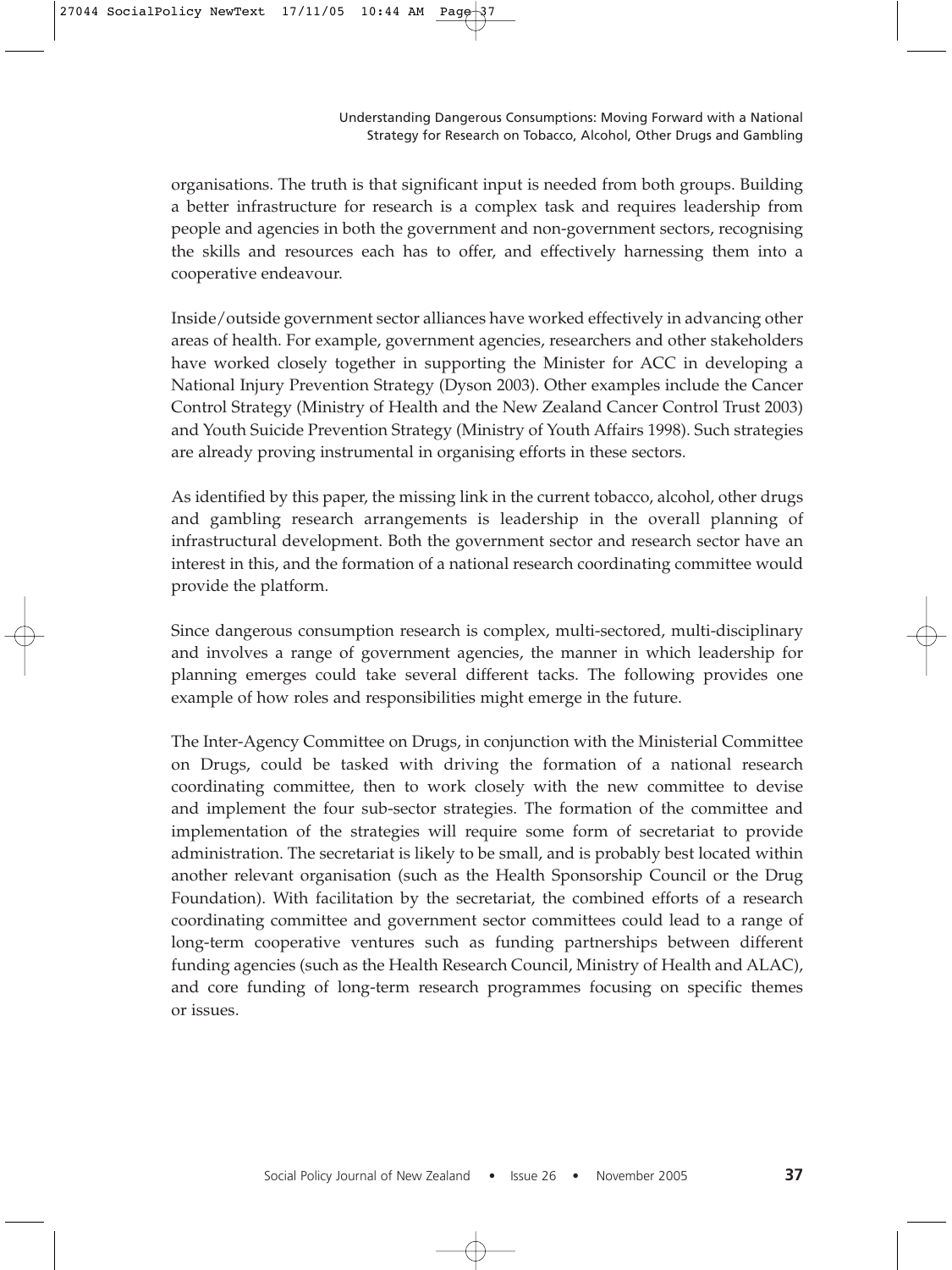# CONCLUSION

There is much to learn about how to effectively reduce problems associated with tobacco, alcohol, other drugs and gambling, and future policy development and service planning will require good-quality information and understanding. The design of current interventions has relied heavily on international research, but the question remains how well this information equips responses in the New Zealand context. As a small nation with a dispersed population, stretched out thinly across a row of islands surrounded by ocean, New Zealand faces some unique challenges in the way it responds to the harms associated with these dangerous consumptions. This relative isolation has contributed to unique characteristics in the way these products are distributed and consumed. The country's small size limits the availability of research funds to enable pursuit of a better understanding of consumption practices and few people at any one time are both available and capable of leading research projects in the sector. What resources do exist, both human and financial, need to be treated as scarce resources and managed carefully to avoid unnecessary and repetitive research endeavours.

The current project describes a range of gaps and obstacles to building adequate supports for the development of tobacco, alcohol, other drugs and gambling research. It proposes a series of steps to help develop the necessary infrastructure, and identifies how in the long run a collective and coordinated approach could help to generate the types of good-quality research programmes needed to inform and support future policy initiatives and service development.

What happens in the next phase now depends to a large extent on how key government agencies respond to the proposals outlined above. It is critical to identify who should take responsibility for moving the strategy forward from here. There are at least two options. One could be for an overarching agency such as a cabinet committee or the Prime Minister's Department to assume a lead role. Another could be for a core public sector department or ministry such as the Ministry of Social Development or Ministry of Health to develop and lead an inter-agency group to drive these initiatives forward.

Whichever agency or group assumes responsibility for the next phase, there is scope for it to play a vital role in supporting the tobacco, alcohol, other drugs and gambling research sector as it steps forward into a better coordinated and hopefully brighter future.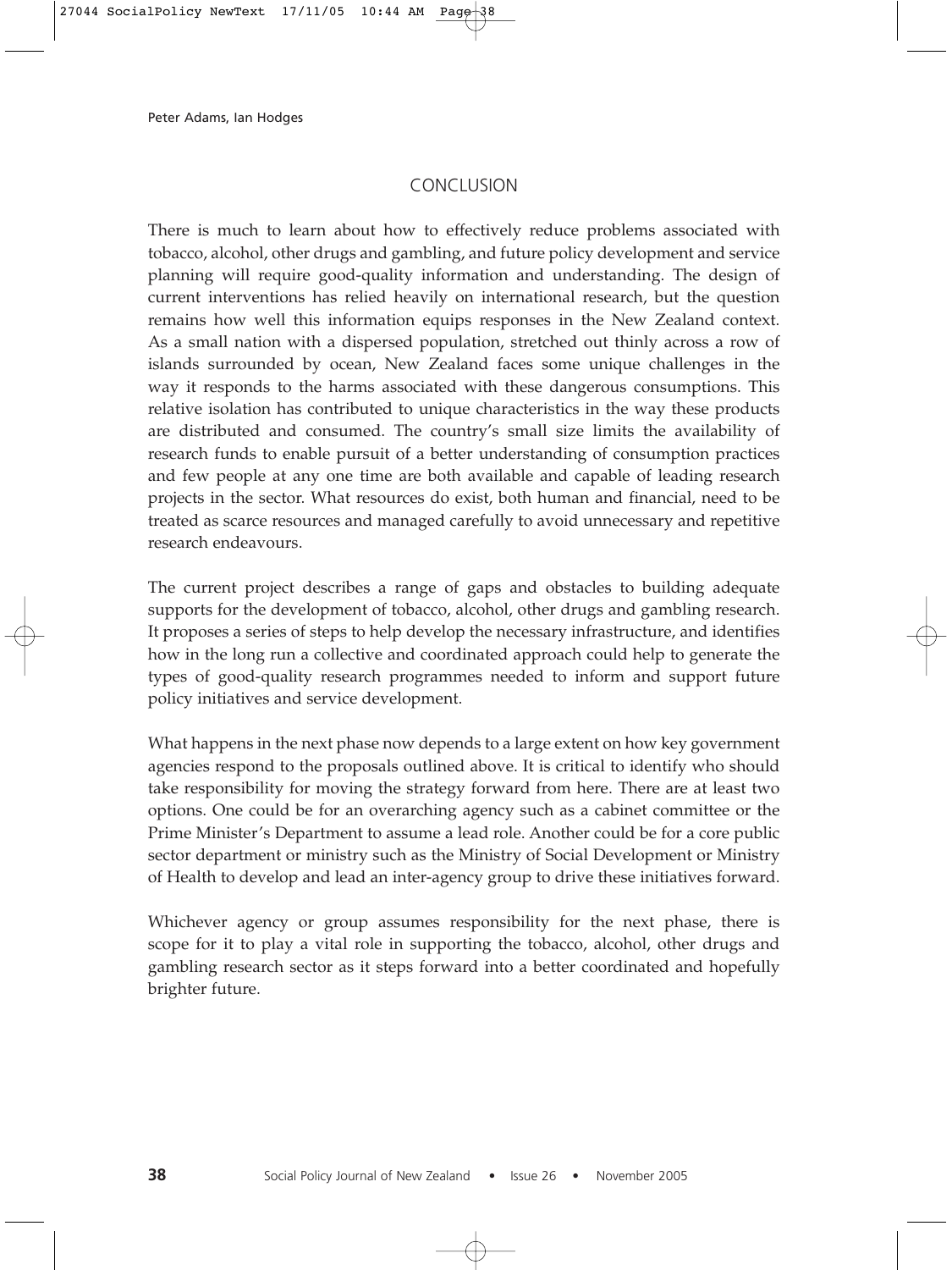#### **REFERENCES**

- Adams, P. (2000) "Introduction" in P. Adams and B. Bayly (eds.) *Problem Gambling and Mental Health in New Zealand: Selected Proceedings of the National Conference on Gambling 1999*, Compulsive Gambling Society of New Zealand, Auckland.
- Adams, P., F. Rossen, L. Perese, S. Townsend, R. Brown, P. Brown and J. Garland (2004) *Gambling Impact Assessment for Seven Auckland Territorial Authorities; Part 1: Introduction and Overview*, Centre for Gambling Studies, University of Auckland, Auckland.
- Adams, P.J. (2001) *Towards a National Alcohol and Drug Research Strategy: A Concepts Paper*, University of Auckland, Auckland.
- Adams, P.J. and I. Hodges (2002) *Discussion Document: Towards a National Strategy for the Development of Research on Tobacco, Alcohol, Other Drugs and Gambling*, University of Auckland, Auckland.
- Adams, P.J. and I. Hodges (2004) *Strategy Advisory Document: Towards a National Strategy for the Development of Research on Tobacco, Alcohol, Other Drugs and Gambling*, Mental Health Research and Development Committee, Auckland.
- Adams, P.J., A. Powell, R. McCormick and G. Paton-Simpson (1997) "Incentives for general practitioners to provide brief interventions for alcohol problems" *New Zealand Medical Journal*, 110:291–294.
- Adamson, S.J. and J.D. Sellman (1998) "The pattern of intravenous drug use and associated criminal activity in patients on a methadone treatment waiting list" *Drug and Alcohol Review*, 17:159–166.
- Adamson, S.J., J.D. Sellman, A. Futterman-Collier, T. Huriwai, D. Deering, F. Todd and P. Robertson (2000) "A profile of alcohol and drug clients in New Zealand: Results from the 1998 national survey" *New Zealand Medical Journal*, 113:414–416.
- Alcohol and Drug Treatment Workforce Development Advisory Group (2001) *Practitioner Competencies for Alcohol and Drug Workers in Aotearoa-New Zealand*, Occasional Publication No. 13, Alcohol Advisory Council, Wellington.
- Australian Productivity Commission (2000) *Australia's Gambling Industries: Final Report*, Productivity Commission, Canberra.
- Beautrais, A. (2000) "Risk factors for suicide and attempted suicide among young people" *Australian and New Zealand Journal of Psychiatry*, 34:420–436.
- Bourbon, K.H., D.S. Rae, B.Z. Locke, W.E. Narrow and D.A. Regier (1992) "Estimating the prevalence of mental disorders in US adults from the Epidemiology Catchment Area Survey" *Public Health Reports*, 107:663–668.
- Casswell, S. (2000) "A decade of community action research" *Substance Use and Misuse*, 35:55–74.
- Dehar, M., P. Duignan and S. Casswell (1991) "Evaluation of Heartbeat New Zealand" *Health Promotion International*, 6:13–19.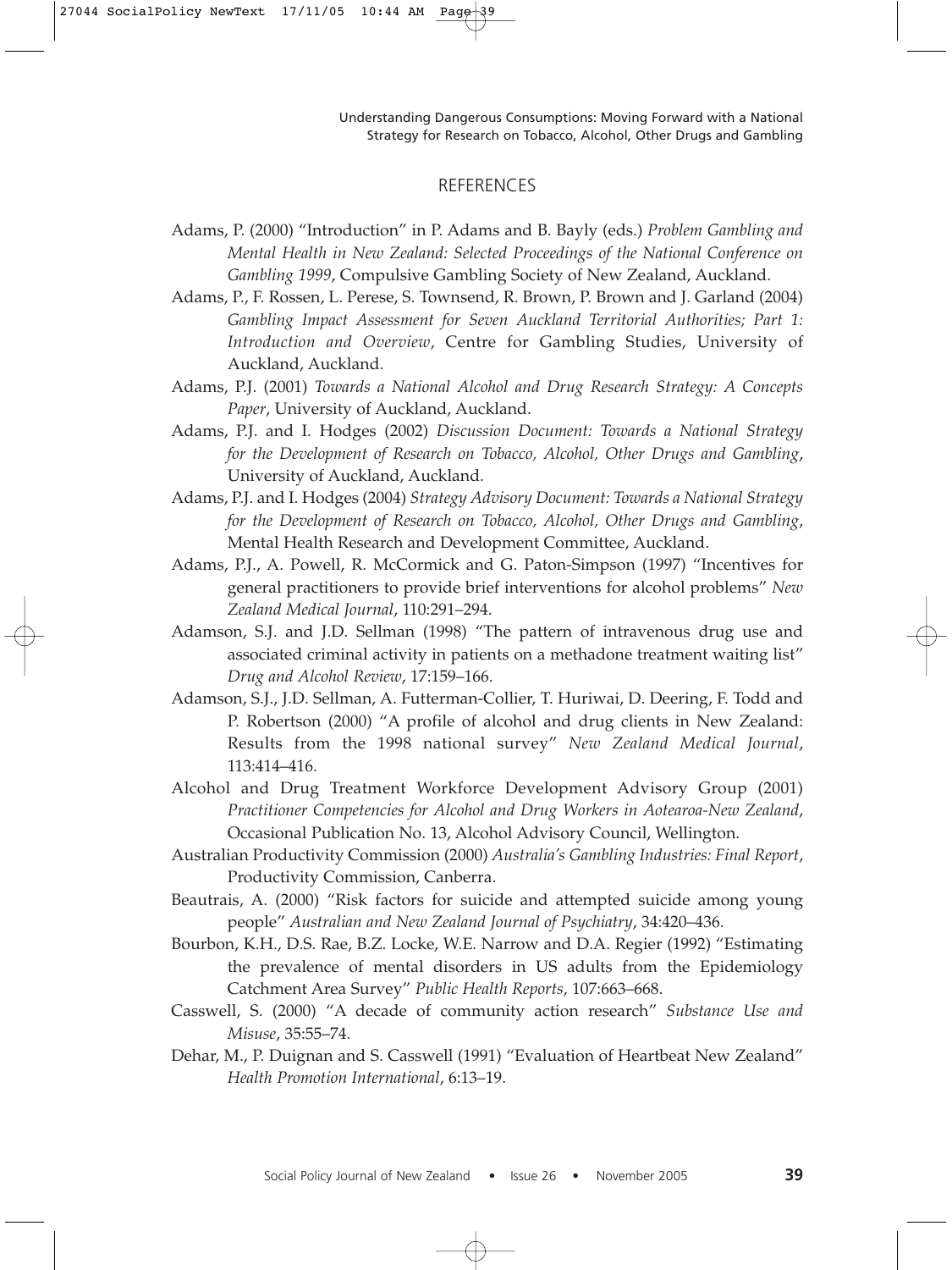- Department of Internal Affairs (1996) *People's Participation in and Attitudes Towards Gambling*, Research Series 22, Department of Internal Affairs, Wellington.
- Department of Internal Affairs (2003a) *Gambling Act 2003: Consultation on Possible Regulations*, Department of Internal Affairs, Wellington.
- Department of Internal Affairs (2003b) *Gambling Statistics 1979–2003*, Department of Internal Affairs, Wellington.
- Devlin, N., P. Schuffham and L. Bunt (1997) *The Social Costs of Alcohol Abuse in New Zealand*, Injury Prevention Research Unit, University of Otago, Dunedin.
- Dyson, R. (2003) *The New Zealand Injury Prevention Strategy*, Minister for the Accident Compensation Corporation, Wellington.
- Easton, B. (1997) *The Social Costs of Tobacco Use and Alcohol Misuse*, Public Health Monograph No.2, Wellington School of Medicine, Department of Public Health, Wellington.
- Fergusson, D.M. and L.J. Horwood (1997) "Early onset cannabis use and psychosocial adjustment in young adults" *Addiction*, 92:279–296.
- Fergusson, D.M. and L.J. Horwood (2000) "Does cannabis use encourage other forms of illicit drug use?" *Addiction*, 95:505–520.
- Fergusson, D.M., L.J. Woodward and L.J. Horwood (2000) "Gender differences in the relationship between early conduct problems and later criminality and substance abuse" *International Journal of Methods in Psychiatric Research*, 8:179–191.
- Field, A. and S. Casswell (1999) *Drug Use in New Zealand: Comparison Surveys 1990 and 1998*, Alcohol and Public Health Research Unit, University of Auckland, Auckland.
- Habgood, R., S. Casswell, M. Pledger and K. Bhatta (2001) *Drinking in New Zealand: National Survey Comparison 1995 and 2000*, Alcohol and Public Health Research Unit, University of Auckland, Auckland.
- Health Workforce Advisory Committee (2002) *The New Zealand Health Workforce: Framing Future Directions*, Ministry of Health, Wellington.
- Laugesen, M. and R. Scragg (1999) "Trends in cigarette smoking in fourth-form students in New Zealand 1992–1997" *New Zealand Medical Journal*.
- Lesieur, H.R. (2000) "Policy implications and social costs of problem gambling" in P. Adams and B. Bayly (eds.) *Problem Gambling and Mental Health in New Zealand: Selected Proceedings from the National Conference on Gambling*, July 1999, Compulsive Gambling Society of New Zealand, Auckland.
- McCormick, R.N., B. McAvoy, D. Bunbury, P.J. Adams, G.R. Paton-Simpson and A.M. Powell (1999) "Encouraging general practitioners to practice screening and brief intervention for problem use of alcohol: a market trial" *Drug and Alcohol Review*, 18:171–177.

Ministry of Health (1996) *Cannabis: Public Health Issues*, Ministry of Health, Wellington. Ministry of Health (1998) *The National Drug Policy*, Ministry of Health, Wellington.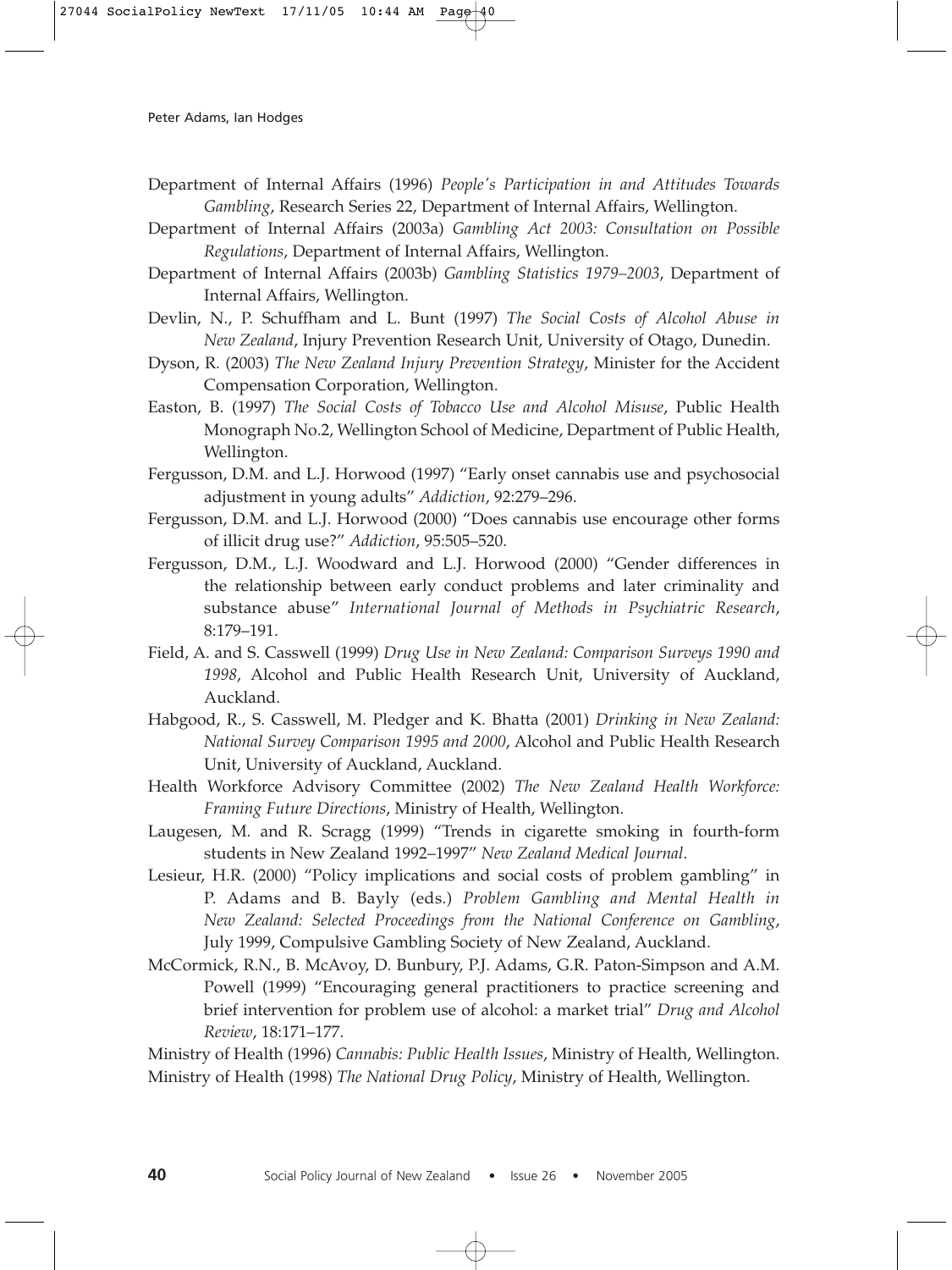Ministry of Health (1999) *Our Health, Our Future*, Ministry of Health, Wellington.

- Ministry of Health (2000) *The New Zealand Health Strategy: Discussion Document*, Ministry of Health, Wellington.
- Ministry of Health (2001) *National Alcohol Strategy 2000–2003*, Ministry of Health, Wellington.
- Ministry of Health (2002) *Tobacco Facts: May 2002*, Occasional Report No. 2, Public Health Intelligence, Ministry of Health, Wellington.
- Ministry of Health and the New Zealand Cancer Control Trust (2003) *The New Zealand Cancer Control Strategy*, Ministry of Health, Wellington.
- Ministry of Youth Affairs (1998) *The New Zealand Youth Suicide Prevention Strategy*, Ministry of Youth Affairs, Wellington.
- Moewaka-Barnes, H., S. Casswell, T. Compain, A. Waa, C. Spinola, P. Stanley, L. Stewart, R. Webb and A. Wylie (1996) *Community Action to Reduce Alcohol Related Traffic Injury among Mäori: A Collaborative Project*, Alcohol and Public Health Research Unit, University of Auckland, Auckland.
- Morgan, Mark (2001) *NACD Drug Use Prevention: Overview of Research*, National Advisory Committee on Drugs, Government of Ireland, Dublin, www.nacd.ie/publications/prevention\_druguse.html.
- NACD (2004) *Progress Report: July 2000 July 2003*, National Advisory Committee on Drugs, Government of Ireland, Dublin, www.nacd.ie/publications/ Progress\_Report\_ENGLISH.pdf
- Paton-Simpson, G., R. McCormick, A. Powell, P. Adams and D. Bunbury (2000) "Problem drinking profiles of patients presenting to general practioners: Analysis of Alcohol Use Disorders Identification Test (AUDIT) scores for the Auckland area" *New Zealand Medical Journal*, 113.
- Pinge, I. (2000) *Measuring the Economic Impact of Electronic Machines in Regional Areas: Bendigo, a Case Study*, Centre for Sustainable Regional Communities, La Trobe University, Bendigo.
- Porritt, D. and D. Russell (1994) *The Accidental Addict*, Pan Macmillan, Sydney.
- Problem Gambling Committee (2003) *Problem Gambling Counselling in New Zealand: National Statistics*, Problem Gambling Purchasing Agency, Palmerston North.
- Public Health Commission (1994) *Tobacco Products: The Public Health Commission's Advice to the Minister of Health, 1993–1994*, Public Health Commission, Wellington.
- Sellman, J.D., J. Hannifin, D. Deering and P. Borren (1996) *Delivery of Treatment for People with Opioid Dependence in New Zealand, Options and Recommendations*, Ministry of Health, Wellington.
- Simpson, A.I.F., P.M.J. Brinded, T.M. Laidlaw, N. Fairley and F. Malcolm (1999) *The National Study of Psychiatric Morbidity in New Zealand Prisons*, Department of Corrections, Wellington.